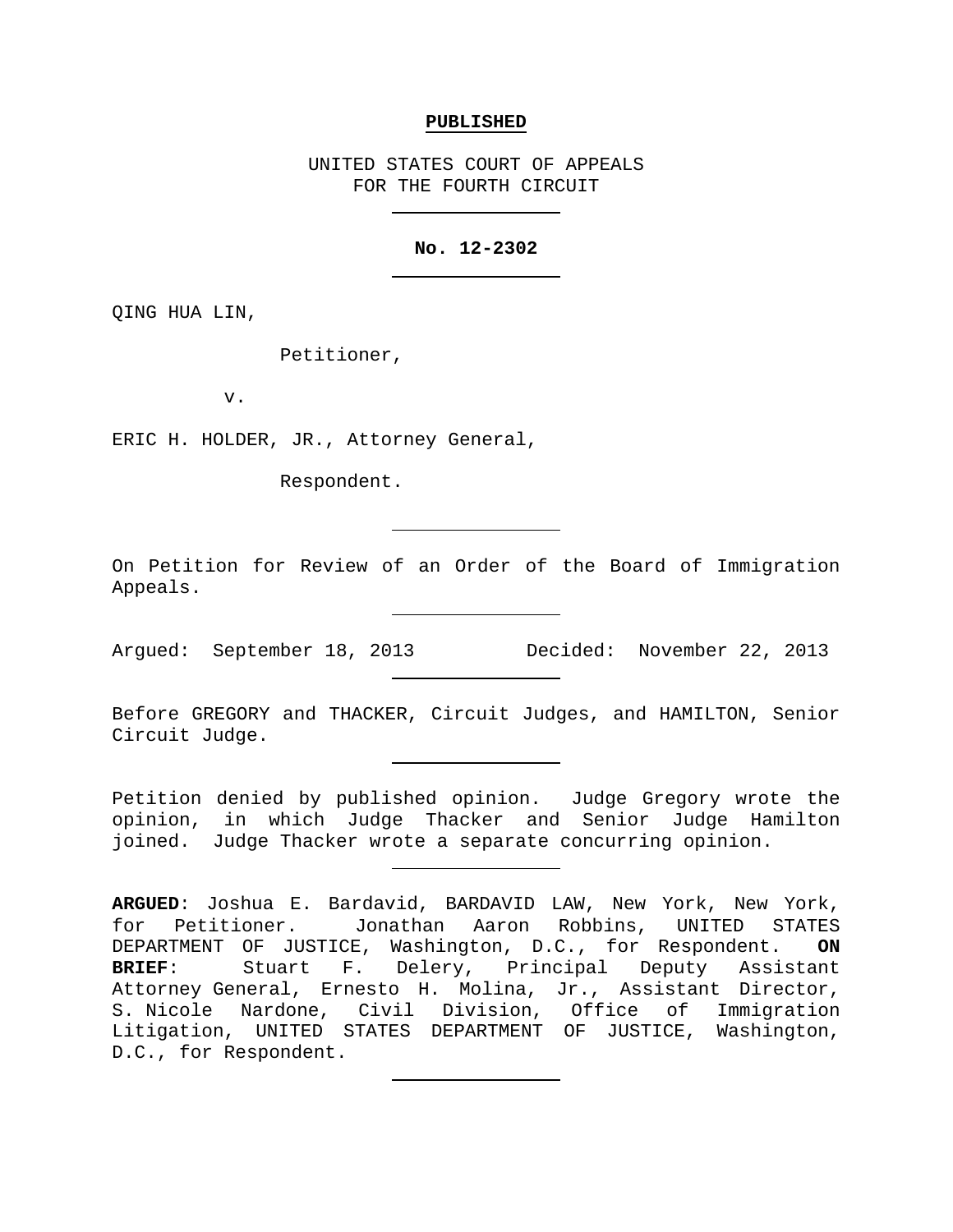GREGORY, Circuit Judge:

Qing Hua Lin petitions this Court for review of an order of the Board of Immigration Appeals ("Board") dismissing her appeal from the Immigration Judge's ("IJ") order finding that she was not eligible for asylum, withholding of removal, or deferral of removal under the Convention Against Torture ("CAT"). For the reasons stated below, we deny Lin's petition for review.

I.

### A.

Lin is a native citizen of the People's Republic of China ("China"). She illegally entered the United States near Hidalgo, Texas on August 19, 2009. On October 6, 2009, the Department of Homeland Security commenced removal proceedings against Lin by issuing a notice to appear, charging her with removability under  $\S 212(a)(7)(A)(i)(I)$  of the Immigration and Nationality Act, 8 U.S.C. § 1182(a)(7)(A)(i)(I), as an alien who, at the time of application for admission to the United States, was not in possession of valid entry documents. Lin then sought relief from removal in the form of asylum, withholding of removal, and protection under the CAT. JA 535. Following several hearings, the IJ issued an order and written opinion denying Lin's application and ordering her removed to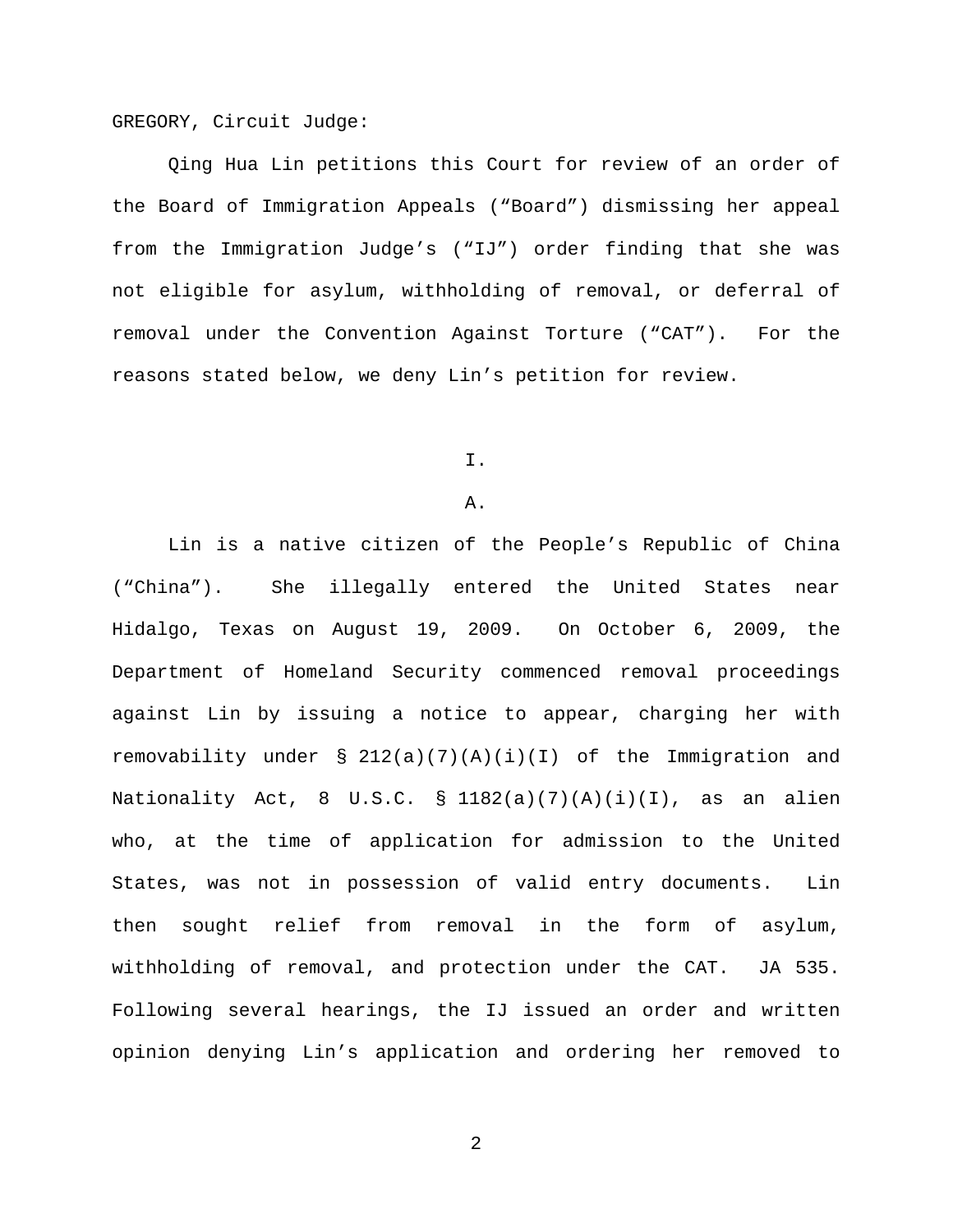China. JA 50-65. Lin appealed to the Board, which affirmed the decision of the IJ. Lin then timely appealed to this Court.

The disposition of this case turns primarily on discrepancies between Petitioner's statements at different stages of the asylum process. Accordingly, we detail below the relevant testimony and materials from Lin's interviews, hearings, and written application for asylum.

## **Border Patrol Interview, August 20, 2009**

Lin was interviewed by a Border Patrol Agent immediately upon being apprehended entering the country (the "Border Patrol interview" or "interview"). During the interview, Lin stated that she was not married and that she had one child. JA 233. When asked what her purpose was for entering the United States, she responded "[t]o avoid population control regulations in China." JA 229. When asked whether she feared persecution if sent back to China, she indicated that she planned to have more children, and that she would be forced to have an abortion or undergo a tubal ligation if she became pregnant again. JA 235. She also stated that she feared she would be unable to get married if she was sterilized. Id. Finally, Lin explained that because she had given birth out of wedlock, which is seen as "anti-cultural" in China, she instructed her son to refer to her as "Auntie." Id.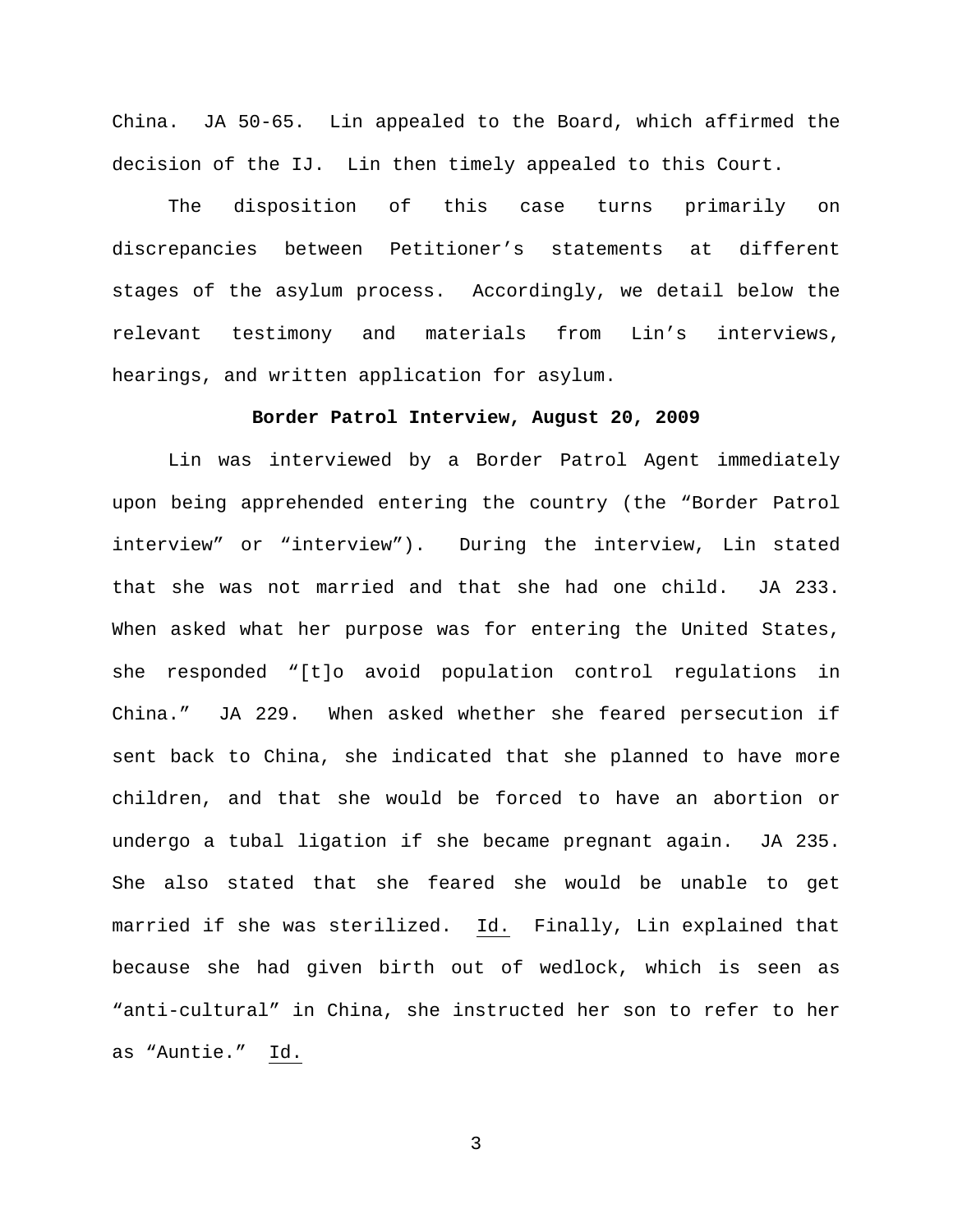## **Credible Fear Hearing, September 18, 2009**

By this time Lin had retained an attorney. JA 572. During the hearing, and in contrast to the Border Patrol interview, Lin stated that she was married to a man named Dehua Jiang, who continued to reside in China with their son. JA 573. Notably, she also stated that she left China because she had been forced to undergo an unwanted abortion on January 24, 2008. JA 574. This fact was not mentioned during Lin's Border Patrol interview. Following the abortion, her husband went into hiding for fear that he would be sterilized and he encouraged Lin to seek refuge in the United States. JA 575.

#### **Asylum Application and Supporting Documents**

On April 28, 2010, Lin submitted an application for asylum and a written statement. The statement provided that Lin married Jiang on September 8, 2004. JA 246. In 2005, four months after the birth of her son, family planning officials from the Chinese government forced Lin to have an IUD implanted and submit to regular gynecological checkups. Id. The statement also discussed the 2008 forced abortion. Id.

In support of her asylum application, Lin also submitted several documents: an abortion certificate from the First Hospital of Fuzhou, a notice from Yang Zhong Village committee requesting that Lin appear for an IUD and pregnancy checkup, and a notice from Yang Zhong Village Committee notifying Lin that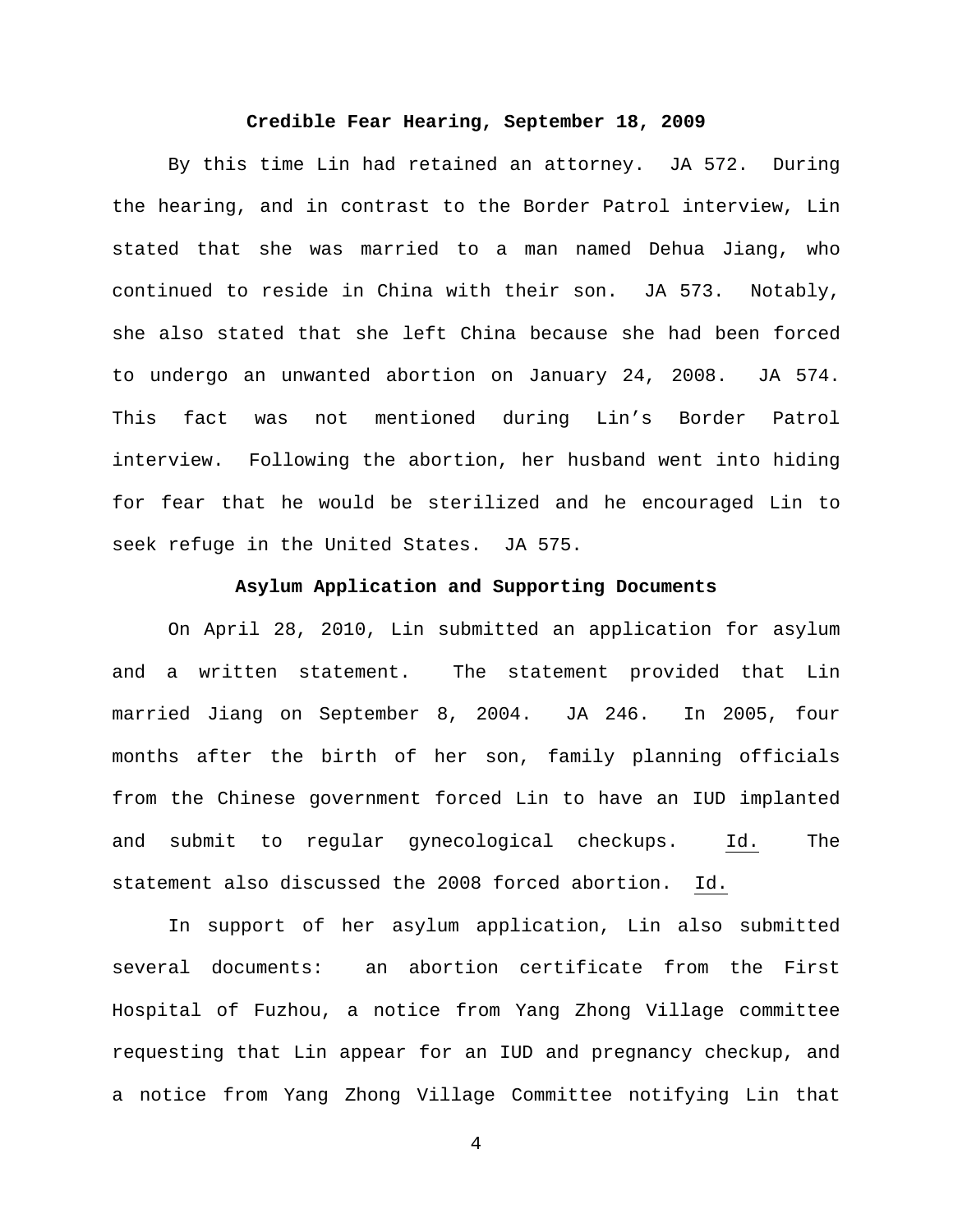she had violated the family planning regulations and fining her 10,000 yuan. JA 273-80. Lin also submitted a statement from her mother-in-law, providing that Lin and her son were married in 2004. JA 285. Her mother-in-law described Lin's forced abortion and how family planning officials continue to visit her house on a regular basis looking for Lin and her husband. JA 285. Finally, Lin submitted a statement from her husband. He provided that the two were married in September 2004 and that the marriage was "permitted and blessed." JA 294. He also recounted the circumstances of Lin's forced abortion and the couple's decision that she seek refuge in the United States. JA 294-95.

### **State Department Report on China**

The government submitted a 2007 report from the United States Department of State on China's population control policies. JA 26-27. The report stated that the policies were no longer strictly enforced and that there have been few reports of forced abortions or sterilizations in Fujian Province over the last twenty years. Id.

### **First Merits Hearing, August 31, 2010**

Lin gave the following testimony in support of her asylum claim before an IJ on August 31, 2010:

Lin married Jiang on September 8, 2004. JA 101. Their only child, a son, was born on March 23, 2005. JA 102. Four months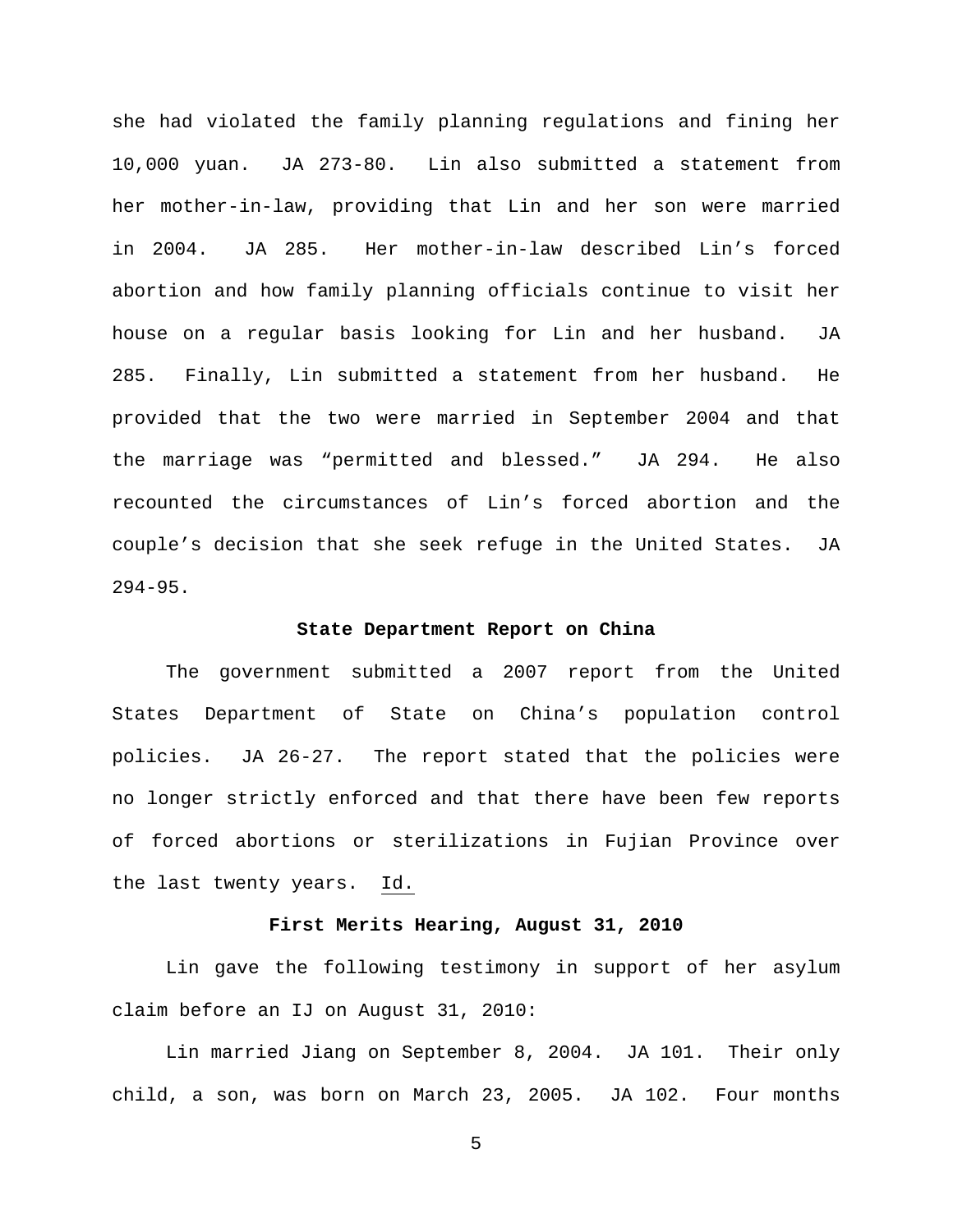after his birth, family planning officials came to her home and took her to a birth control office to insert an IUD. JA 103-04. Lin was instructed that she would have to attend seasonal checkups to ensure the IUD remained inserted and that she had not become pregnant again. JA 103.

On January 24, 2008, after learning that Lin was pregnant again, $1$  five family planning officials came to Lin's rented house in Fuzhou City, forced her into a van, and performed an unwanted abortion on her at a local hospital. JA 109-12. After the procedure, she was told that she would have to pay a 10,000 yuan fine, and that if she did not her husband would be arrested and forcibly sterilized. JA 112.

When asked by the IJ whether she was given any documentation regarding the abortion, Lin stated that originally she was not, but a few days after the procedure she returned to the hospital and requested an abortion certificate. JA 113. When asked why she requested the document, she first stated that she wanted to have "proof for the future," and because she "assumed that America has . . . human rights, and I think that certificate will be useful in the future." JA 114. The IJ then asked her whether she was already planning to come to America, and she

<span id="page-5-0"></span> $1$  Lin and her husband hired a private doctor to secretly remove her IUD to allow her to become pregnant again. JA 294.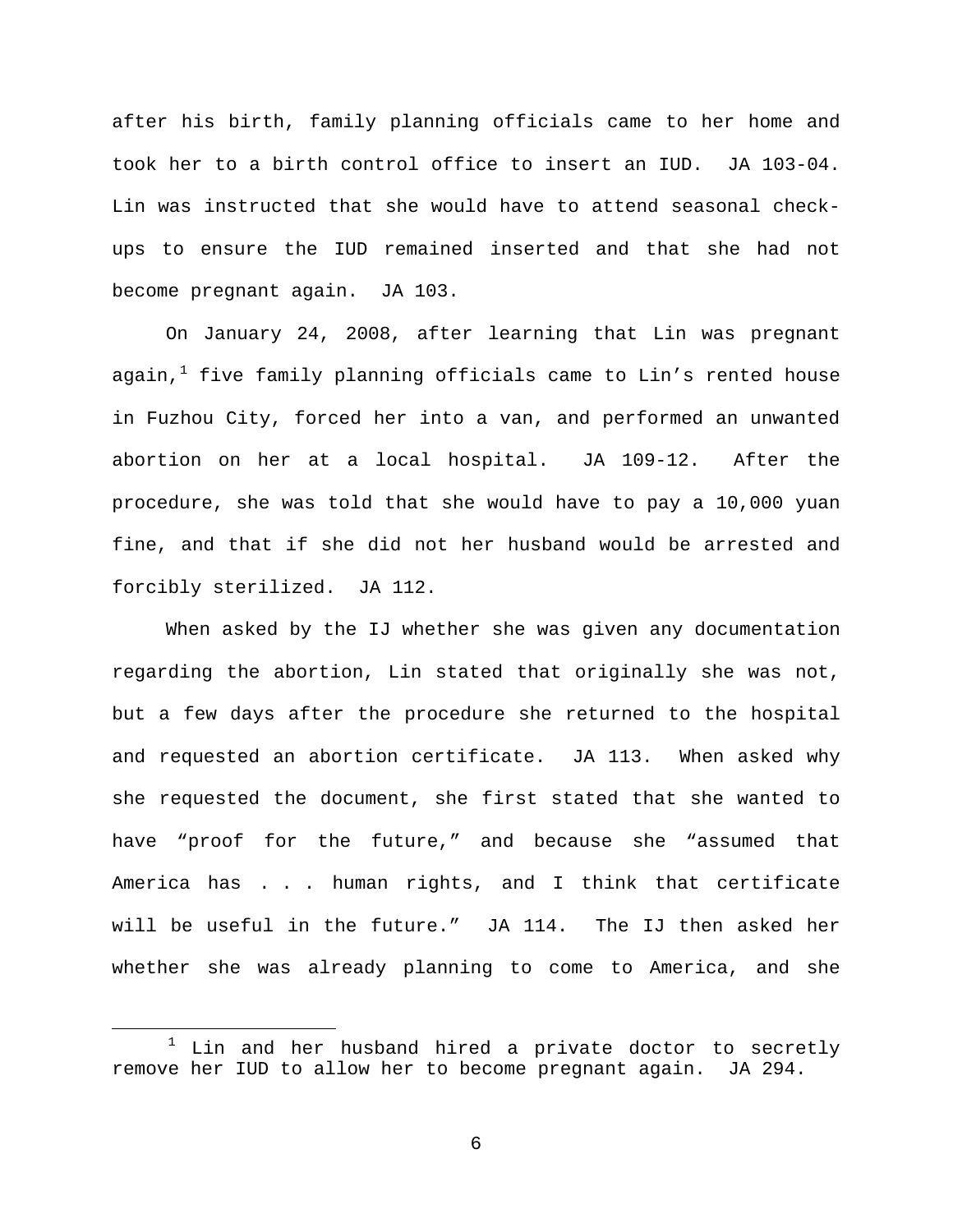stated "not yet . . . I just assumed that this certificate would be useful to me in the future." JA 115. Under further questioning, Lin then changed her answer, stating that she requested the document so she could take a vacation from work. Id. When the IJ noted that Lin was self-employed, she changed her answer once again, stating that she was in fact planning on applying for asylum in the United States at the time she requested the documentation and thought it would be helpful for that purpose. JA 116-117.

# **Status Conference and Submission of Additional Government Evidence, November 16, 2010**

The IJ held a status conference in the matter on November 16, 2010. At the hearing, the government requested that the court consider additional evidence that was part of Lin's file but had not been discovered by the government's attorneys until after the close of evidence. JA 175. The additional evidence consisted of the recorded notes from Lin's September 20, 2009 Border Patrol interview. Id. Over Petitioner's objection, the IJ decided to accept the evidence and hold a second evidentiary hearing so the parties would have an opportunity to address the new evidence. Id.

### **Second Merits Hearing, January 31, 2011**

At the second hearing, Lin was asked why she told the Border Patrol Agent during the interview that she was not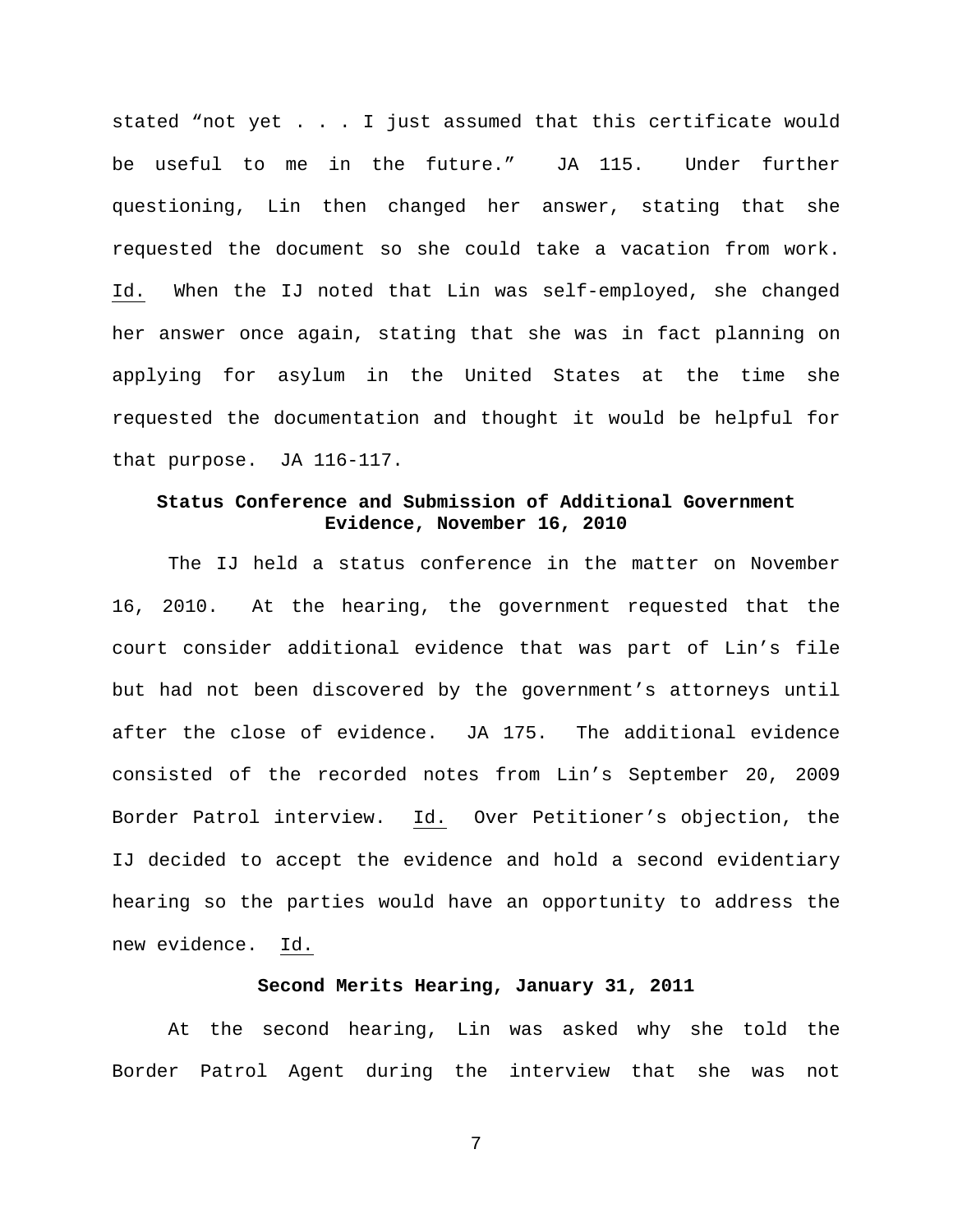married. Lin responded, "[i]n our village, our practice is, if you did not have the, you know, banquet, if you did not have the Chinese ceremony, you really [are not] consider[ed] married." Id. When asked why she responded differently at the credible fear hearing, she said that her attorney had told her in the interim that "in the United States if you are registered at the court . . . you are considered as married." JA 181. In essence, Lin blamed the contradictory testimony on a cultural misunderstanding. Lin conceded, however, that she registered her marriage with the Chinese government in 2004. JA 186.

Lin was also questioned why she did not mention the forced abortion during the Border Patrol interview. In vague and nonresponsive answers, she indicated that the Agent conducting the interview told her not to provide details of her claim and that she could tell her full story to a judge later. JA 193-95. She also stated that she did not think there was room on the Agent's form to record detailed answers. JA 193.

#### B.

On March 1, 2011, the IJ issued a decision denying Lin's applications for asylum, withholding of removal, and protection under the CAT, and ordered her removed to China. JA 50-65. The IJ found Lin not credible "in light of the inconsistencies, implausibilities, and contradictions" in her testimony, her application, and her statements during the Border Patrol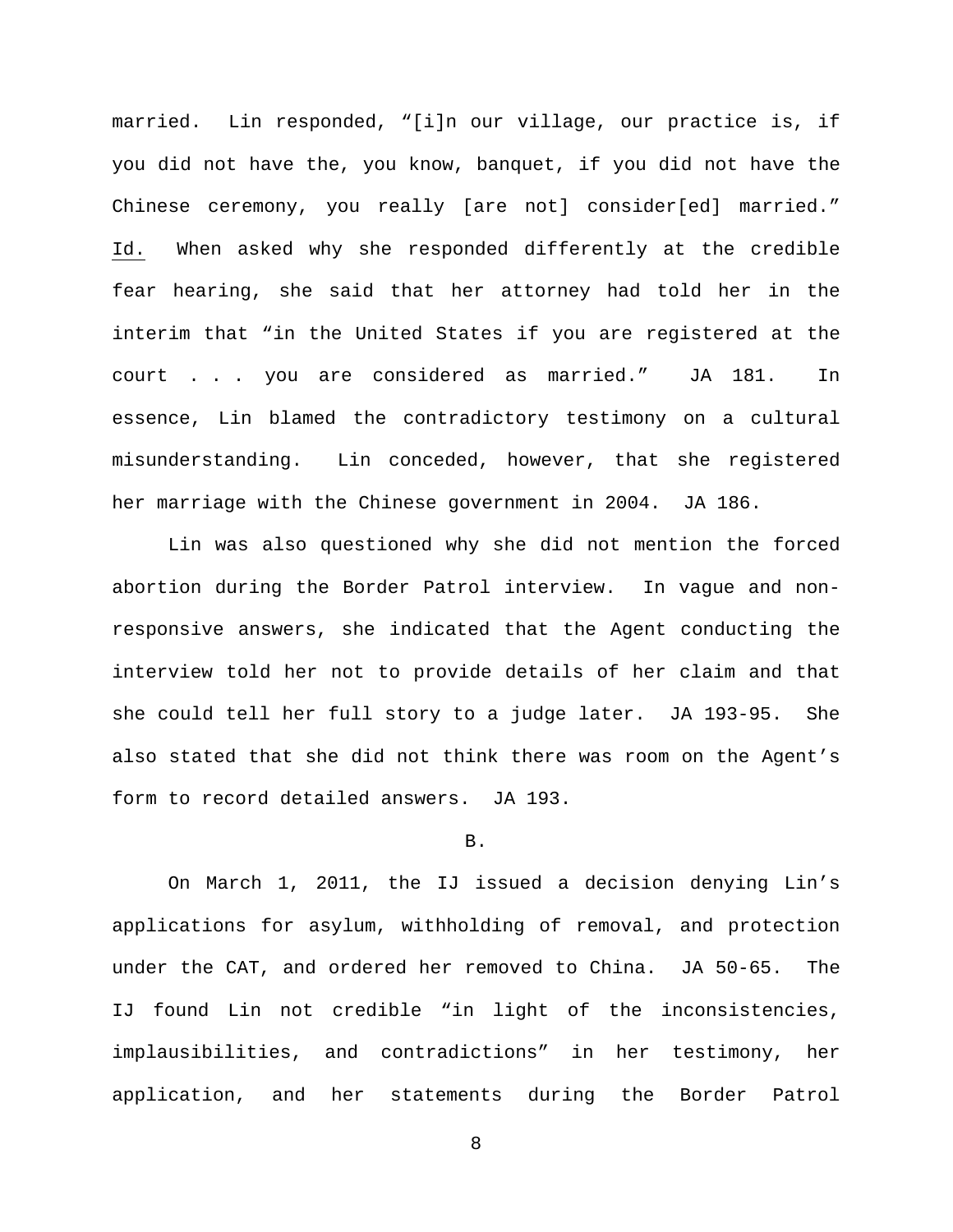interview. JA 61. The IJ also found that Lin's attempts to explain the inconsistencies and omissions were "vague[], nonresponsive[][,] and did not provide credible explanations." Id.

Specifically, the IJ noted that Lin told the Border Patrol Agent that she was not married and:

[S]he was afraid that she would be forced to have an abortion or tubule [sic] ligation and that if she were forced to have a tubule [sic] ligation, she was afraid that she would never be able to get married. Despite discussing her fear of a future forced abortion, [Lin] did not tell the border patrol officer that she had previously had a forced abortion. In marked contrast, [Lin] testified in Court that she was already married and had been forced to have an abortion.

JA 61. The IJ found Lin's explanations for the inconsistencies "wholly inadequate and incredible." Id. The IJ noted that Lin's "cultural misunderstanding" explanation regarding her marital status was undermined by the fact that during her first hearing she repeatedly testified that she was married, and only after she was confronted with her inconsistent testimony did she "manufacture[] her explanation." JA 62. The IJ also found that Lin's husband's affidavit referring to their marriage as "permitted and blessed" undercut Lin's claim of a misunderstanding.

Of even greater significance to the IJ, however, was Lin's failure to mention her forced abortion during her Border Patrol interview. Id. The IJ explained: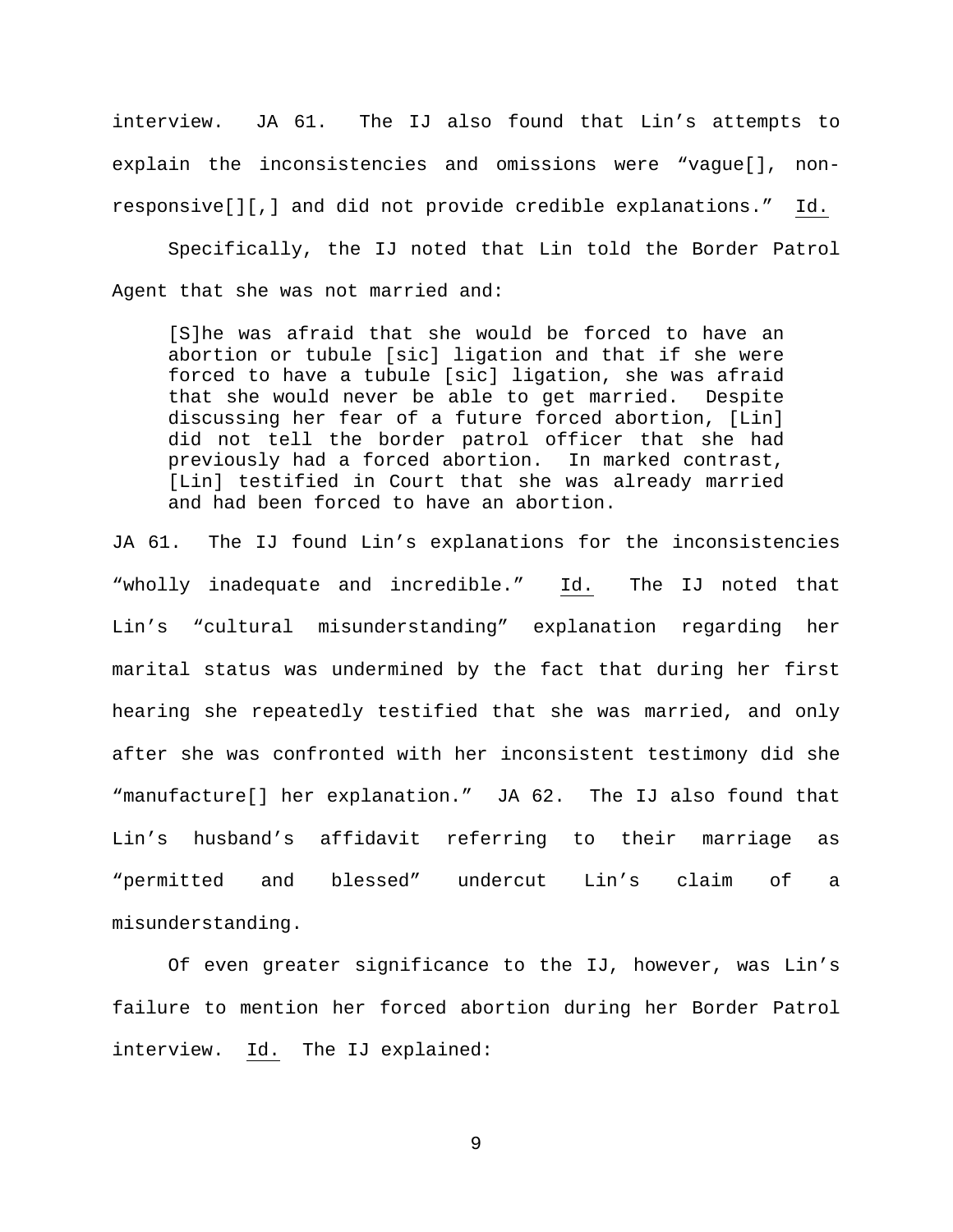Lin attempted to blame the omission on the border patrol officer rushing her. [Lin] was repeatedly evasive and unresponsive when asked directly whether she told the border patrol officer that she had a forced abortion. Only after being asked repeatedly did [Lin] admit that she did not tell the border patrol officer about her alleged forced abortion. [Lin] attempted to explain that she wanted to tell the officer about the abortion, but he told her that there was no space for details and to tell the judge. The Court finds this explanation entirely incredible. The alleged forced abortion is not a detail, but rather is<br>the crux of [Lin's] entire asylum claim. . . . It is the crux of [Lin's] entire asylum claim.  $\ldots$ . wholly implausible, therefore, that [Lin] would not have mentioned an experience as pivotal and traumatic<br>as a forced abortion, when she had sufficient as a forced abortion, when she had opportunity to describe other details about her alleged fear of returning to China.

Id.

The IJ also noted that he had reservations about Lin's credibility even before the omission regarding the forced abortion came to light. Id. Specifically, the IJ found implausible Lin's explanations for why she obtained the abortion certificate. JA 63. The IJ noted that Lin changed her testimony on this issue several times, first stating that she requested the certificate because she knew the United States protected human rights, then stating she needed it in order to take a vacation, and then finally reverting back to her original position. Id. $^2$  $^2$ 

<span id="page-9-0"></span> $2$  The IJ also mentioned two additional areas of concern with<br>testimony. First, the IJ thought Lin's statements Lin's testimony. First, the IJ thought Lin's regarding where she and her husband lived to be confused and<br>inconsistent. Id. According to the IJ, Lin first testified According to the IJ, Lin first testified (Continued)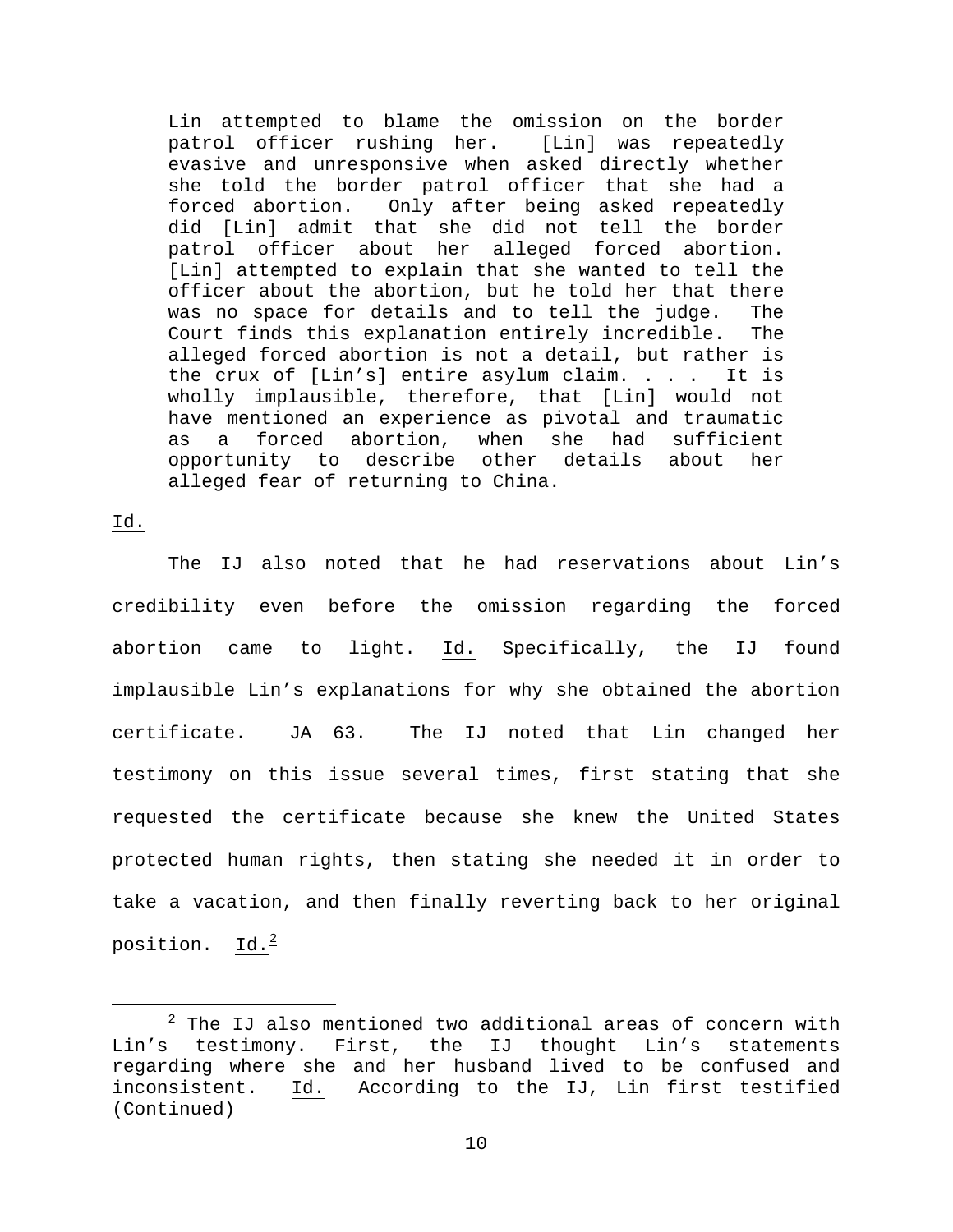Given these inconsistencies, the IJ determined that Lin's testimony was not credible. JA 64. Noting that an adverse credibility determination can be overcome if the alien can independently prove past persecution, the IJ determined that Lin had not provided sufficient evidence to prove she was the victim of a forced abortion. Id. The IJ discredited the abortion certificate as unauthenticated and suspect in light of Lin's testimony, and noted the State Department's report that population controls are no longer strictly enforced in China. Id. Accordingly, the IJ denied all of Lin's claims.

The Board agreed with the IJ's decision in all pertinent parts and adopted its decision denying Lin's claims. JA 3-4. It held that the IJ provided "specific and cogent reasons" for

Ĩ.

that they moved to Fuzhou City and rented a room there in July 2007 in order to secretly remove her IUD and have another child. Id. On her asylum application, however, she listed her address<br>as Fuzhou City beginning in 2004. Id. Lin testified to the as Fuzhou City beginning in 2004. court that up until 2007 she actually lived with her parents in Ming Ho County, and her husband would sometimes visit her there. Id. The IJ stated that he found Lin's testimony about her residence "to be difficult to follow and generally inconsistent. Although not a significant inconsistency in [her] testimony, her changing account of where she and her husband lived further undermines her general credibility." Id.

Secondly, the IJ thought it noteworthy that Lin did not provide a letter from her parents to corroborate her testimony that family planning authorities visited their home every few<br>days looking for her. Id. The IJ found the lack of days looking for her. Id. The IJ found the lack of corroboration unreasonable given Lin's testimony that she remains in regular contact with her parents. Id.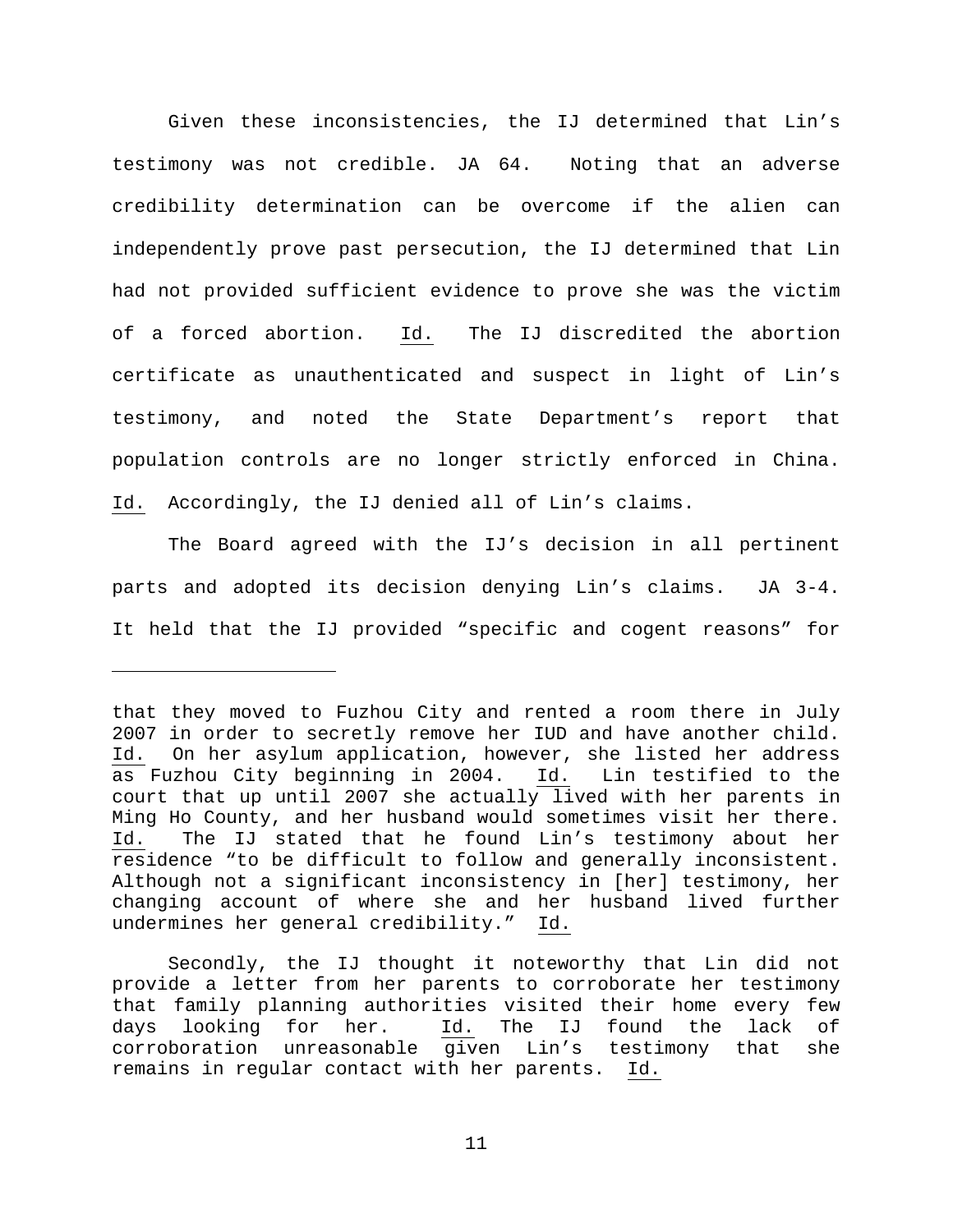the adverse credibility determination, repeating the IJ's concerns with Lin's testimony. JA 3. The Board also agreed that Lin failed to provide independent evidence proving that she suffered past persecution. JA 4. Additionally, the Board rejected Lin's argument that the IJ's decision allowing the government to submit additional evidence violated her due process rights. Id. The Board noted that IJs have the authority to set and extend deadlines and that Lin was given an opportunity to respond to the new evidence. Id.

#### II.

#### A.

Where the Board affirms and adopts the IJ's decision, we review both decisions as the final agency action. Marynenka v. Holder, 592 F.3d 594, 600 (4th Cir. 2010). We are obliged to uphold the agency's determination unless it is "manifestly contrary to the law and an abuse of discretion." Lizama v. Holder, 629 F.3d 440, 444 (4th Cir. 2011). The agency abuses its discretion "if it fail[s] to offer a reasoned explanation for its decision, or if it distort[s] or disregard[s] important aspects of the applicant's claim." Tassi v. Holder, 660 F.3d 710, 719 (4th Cir. 2011). Factual determinations are reviewed only to ensure they are supported by substantial evidence. Marynenka, 592 F.3d at 600. Substantial evidence exists to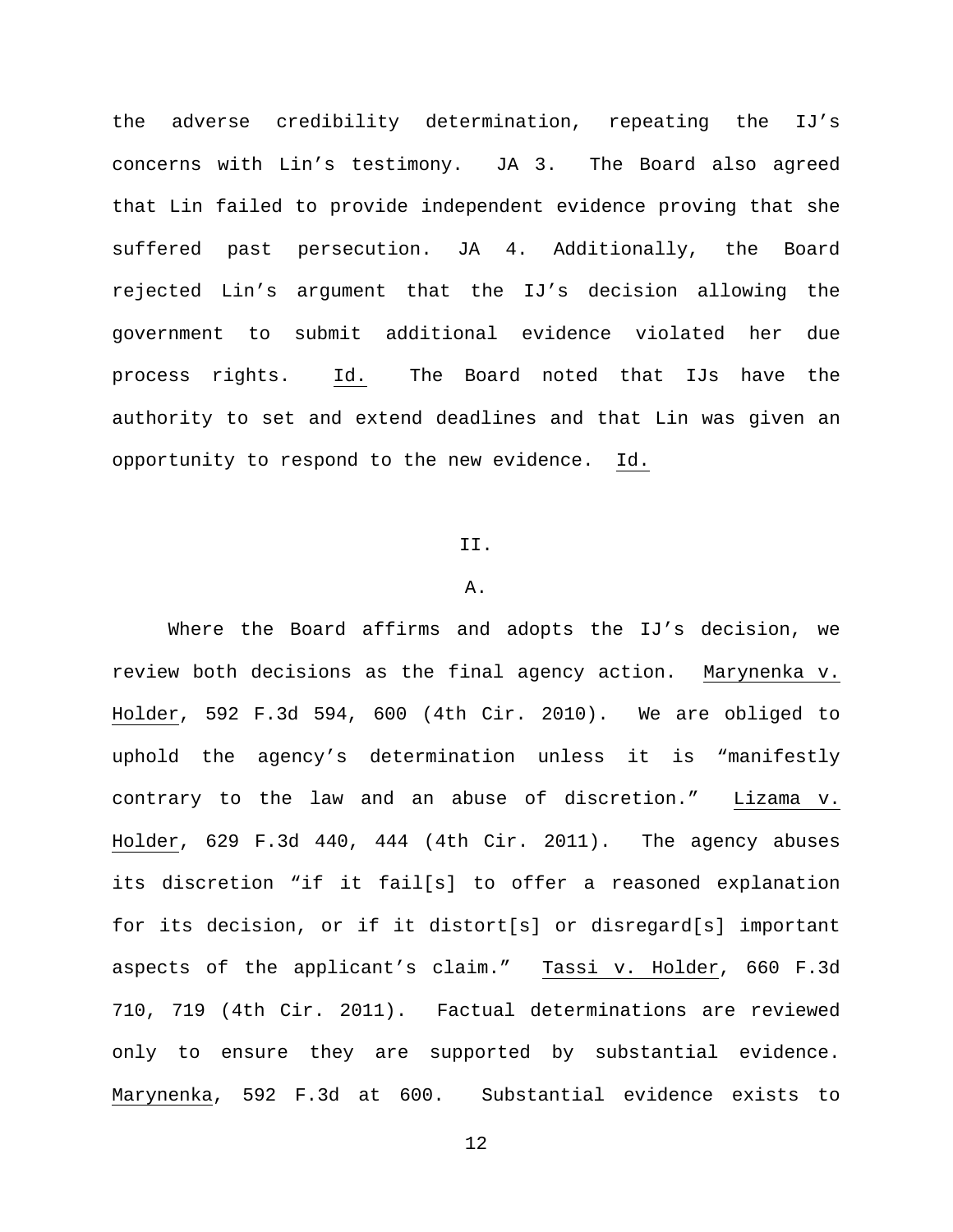support a finding "unless the evidence . . . was such that any reasonable adjudicator would have been compelled to conclude to the contrary." Id. Review of the agency's overall conclusion that an applicant is ineligible for asylum is similarly limited to whether the applicant's evidence "was such that a reasonable factfinder would have to conclude that the requisite fear of persecution existed." INS v. Elias-Zacarias, 502 U.S. 478, 481 (1992). This standard is very deferential, and does not permit a re-weighing of the evidence. See Niang v. Gonzales, 492 F.3d 505, 511 (4th Cir. 2007) ("[If] the record plausibly could support two results: the one the IJ chose and the one [the petitioner] advances, reversal is only appropriate where the court find[s] that the evidence not only supports [the opposite] conclusion, but compels it.") (quoting Balogun v. Ashcroft, 374 F.3d 492, 507 (7th Cir. 2004)) (internal quotation marks omitted).

#### B.

The INA vests in the Attorney General the discretionary power "to grant asylum to aliens who qualify as 'refugees.'" Dankam v. Gonzales, 495 F.3d 113, 115 (4th Cir. 2007). A refugee is "someone 'who is unable or unwilling to return to' his native country 'because of persecution or a well-founded fear of persecution on account of . . . political opinion' or other protected grounds." Id. (quoting 8 U.S.C.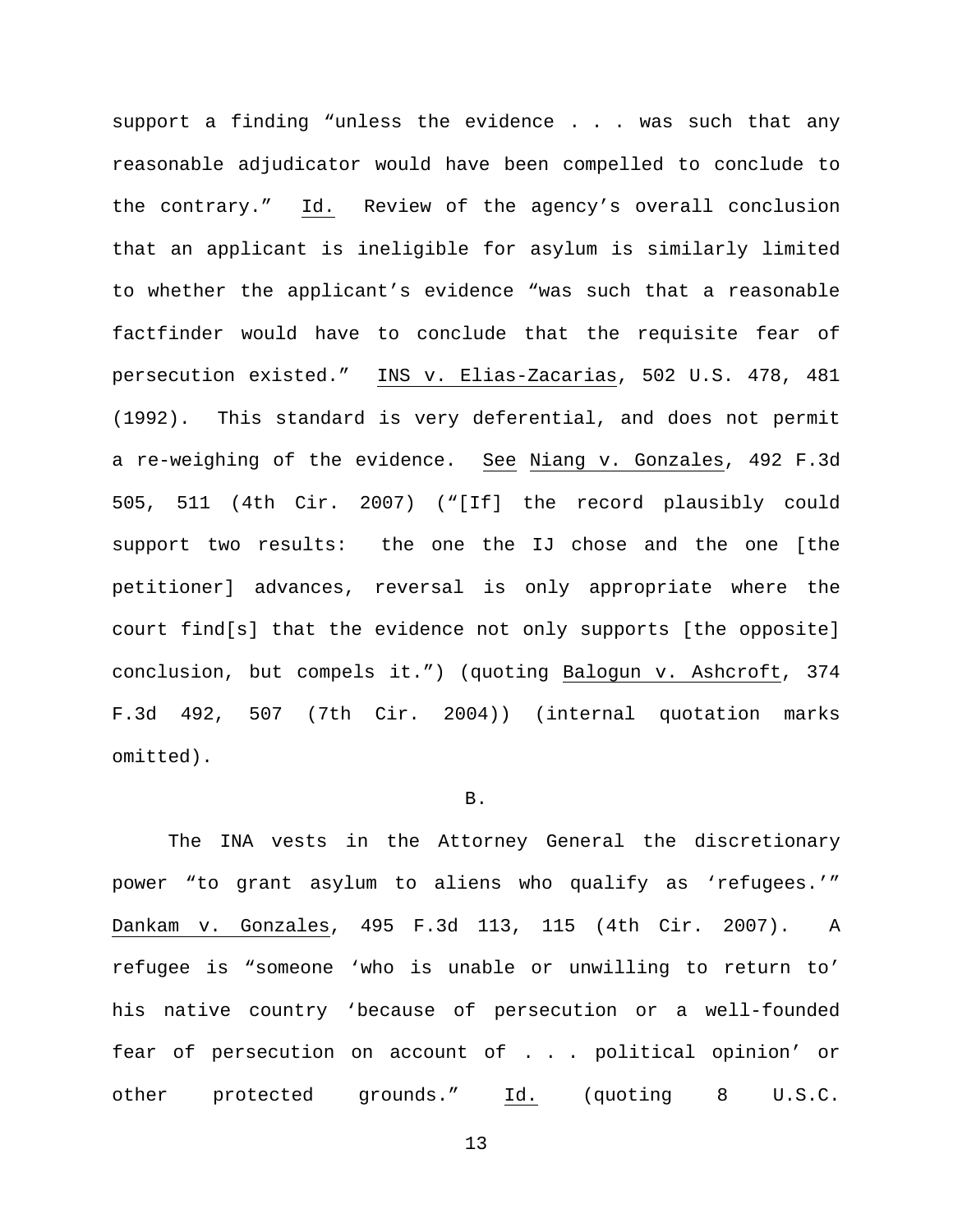§ 1101(a)(42)(A)). Asylum applicants may satisfy their burden of proving that they meet the definition of a refugee by "showing either that [they were] subjected to past persecution or that [they have] a 'well-founded' fear of future persecution 'on account of race, religion, nationality, membership in a particular social group, or political opinion.'" Marynenka, 592 F.3d at 600 (quoting 8 C.F.R. § 208.13(b)(1)). A person who was "forced to undergo" an abortion or sterilization "shall be deemed to have a well-founded fear of persecution on account of political opinion." 8 U.S.C. § 1101(a)(42).

Aliens face a heightened burden of proof to qualify for withholding of removal. Dankam, 495 F.3d at 115. The alien must establish a "clear probability" that she would suffer persecution if repatriated. Id. If an alien meets this heightened burden, withholding of removal is mandatory. Id. Lin also seeks protection from removal under the CAT, which requires aliens to demonstrate "that it is more likely than not that [they] would be tortured if removed to the proposed country of removal," regardless of the grounds for the torture. Id.

### III.

### A.

Lin first contends that substantial evidence does not support the agency's adverse credibility determination.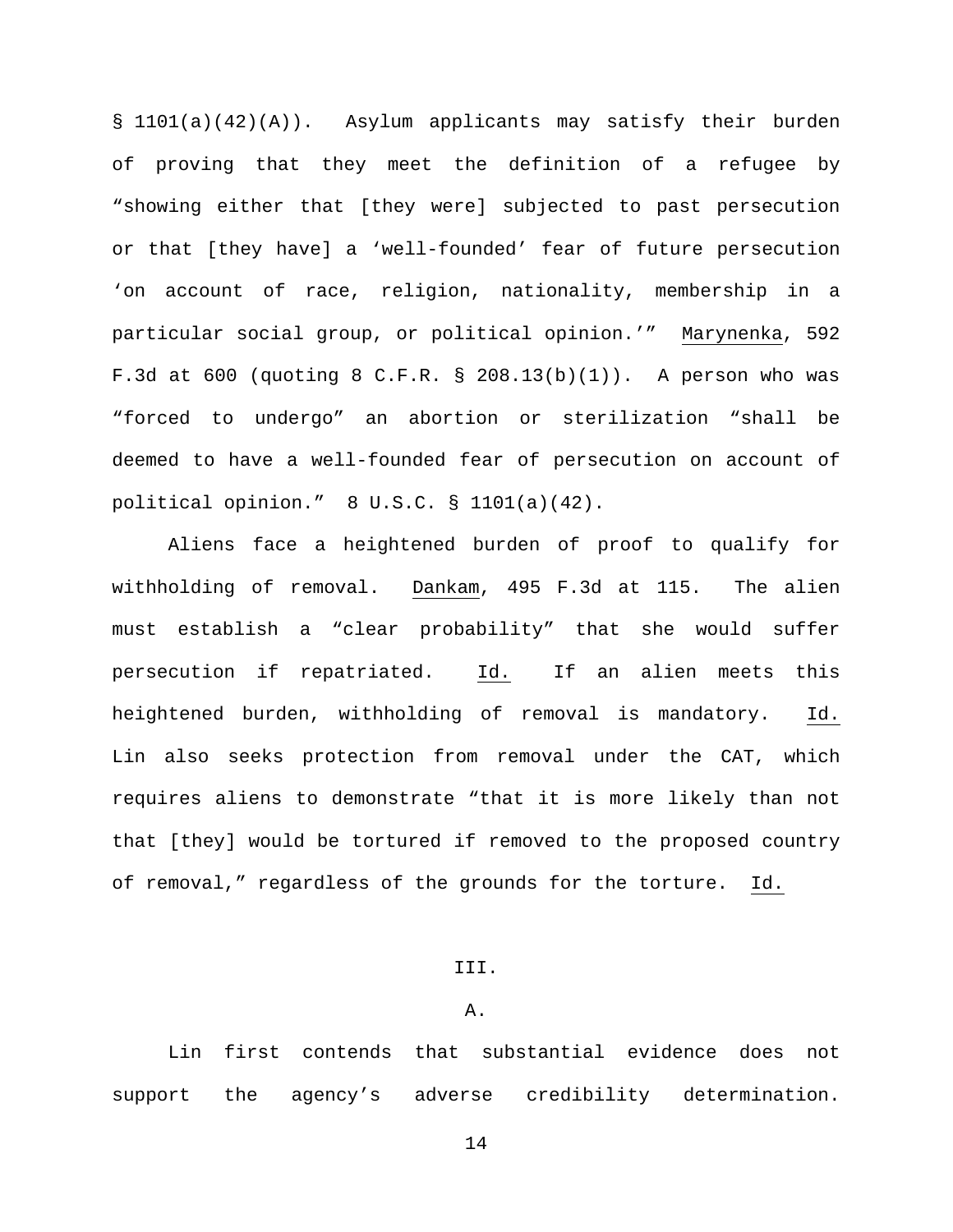Applicants can establish their eligibility for asylum simply by providing credible testimony about their experiences. Marynenka, 592 F.3d at 601 (citing 8 C.F.R. § 208.13(a)). Review of an adverse credibility determination is limited to ensuring that substantial evidence exists to support it. Dankam, 495 F.3d at 119. "We accord broad deference to the agency's credibility determination. This deference, however, is not absolute, for the agency must provide specific, cogent reasons for making an adverse credibility determination." Djadjou v. Holder, 662 F.3d 265, 273 (4th Cir. 2011). "We have recognized that omissions, inconsistencies, contradictory evidence and inherently improbable testimony are appropriate bases for making an adverse credibility determination." Id. Even the existence of only a few such inconsistencies can support an adverse credibility determination. Id. Following passage of the REAL ID Act of 2005, an inconsistency can serve as a basis for an adverse credibility determination "without regard to whether [it] goes to the heart of the applicant's claim." 8 U.S.C. § 1158(b)(1)(B)(iii).

As recounted above, the agency gave multiple reasons for the adverse credibility determination. Chief among them, however, were the inconsistencies between Lin's statements during the Border Patrol interview and her later testimony and application materials. Lin gave shifting, contradictory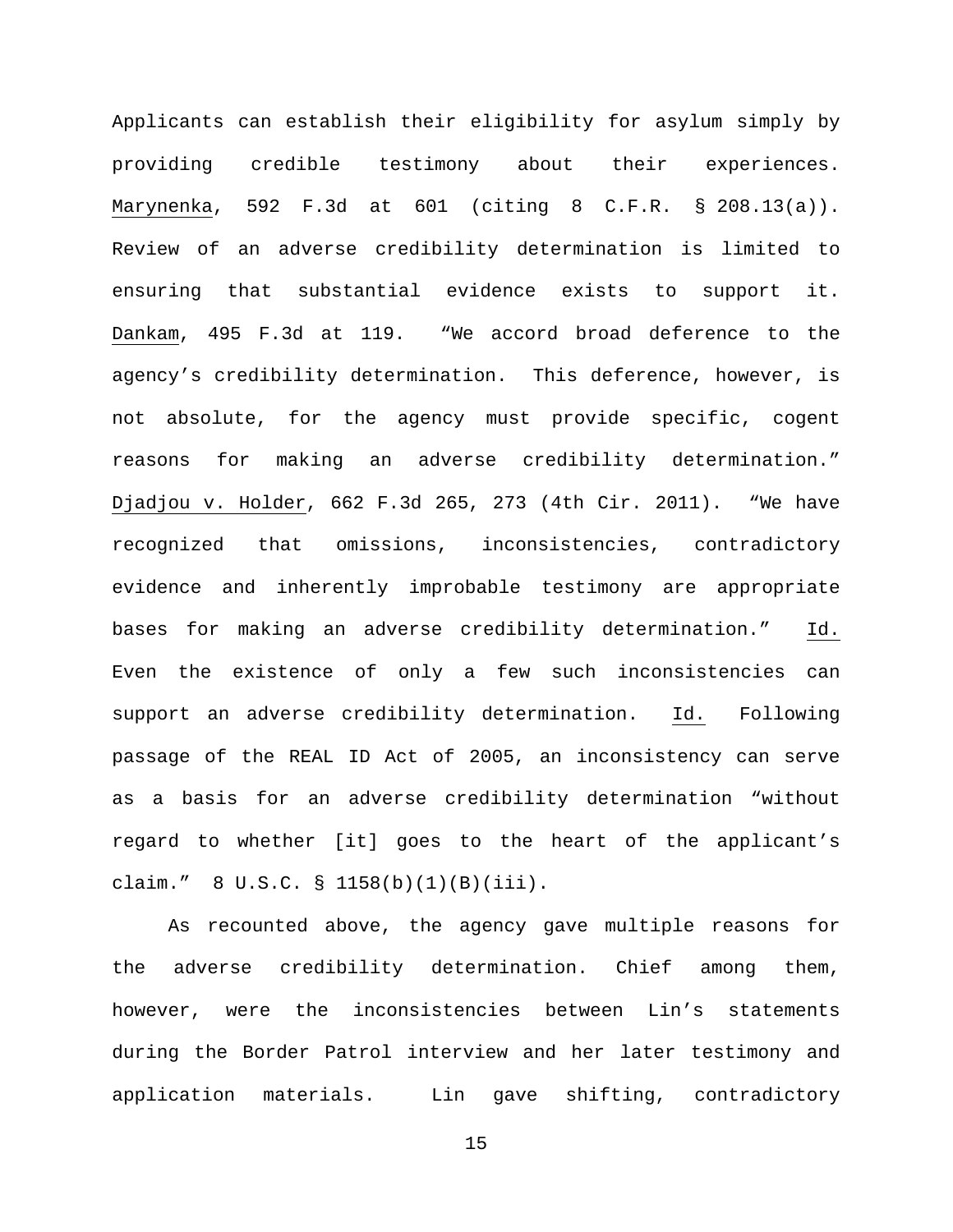accounts of her marital status and omitted any mention of her forced abortion. After reviewing the record, we agree with the agency that these omissions and inconsistencies provide sufficient justification for the adverse credibility determination.

The foundation of Lin's claim is that she was subjected to a forced abortion; however, when interviewed upon entering the country, she failed to mention the incident at all. We are highly skeptical of such an important omission. As the agency noted, the forced abortion is not a detail, but rather is the very heart of Lin's claim for asylum. The traumatic details of the incident as later described by Lin, including being forced into a van and whisked away to the hospital, make it wholly implausible that she would fail to even mention the incident during the interview. See Xiao v. Mukasey, 547 F.3d 712, 717 (7th Cir. 2008) (holding a petitioner's failure to mention a past forced abortion during an airport interview sufficient to warrant an adverse credibility determination). The omission is particularly suspect in light of the fact that Lin specifically referenced a fear that she would have to undergo future forced abortions if she was returned to China, but failed to mention the fact that she previously had been subjected to the very same experience.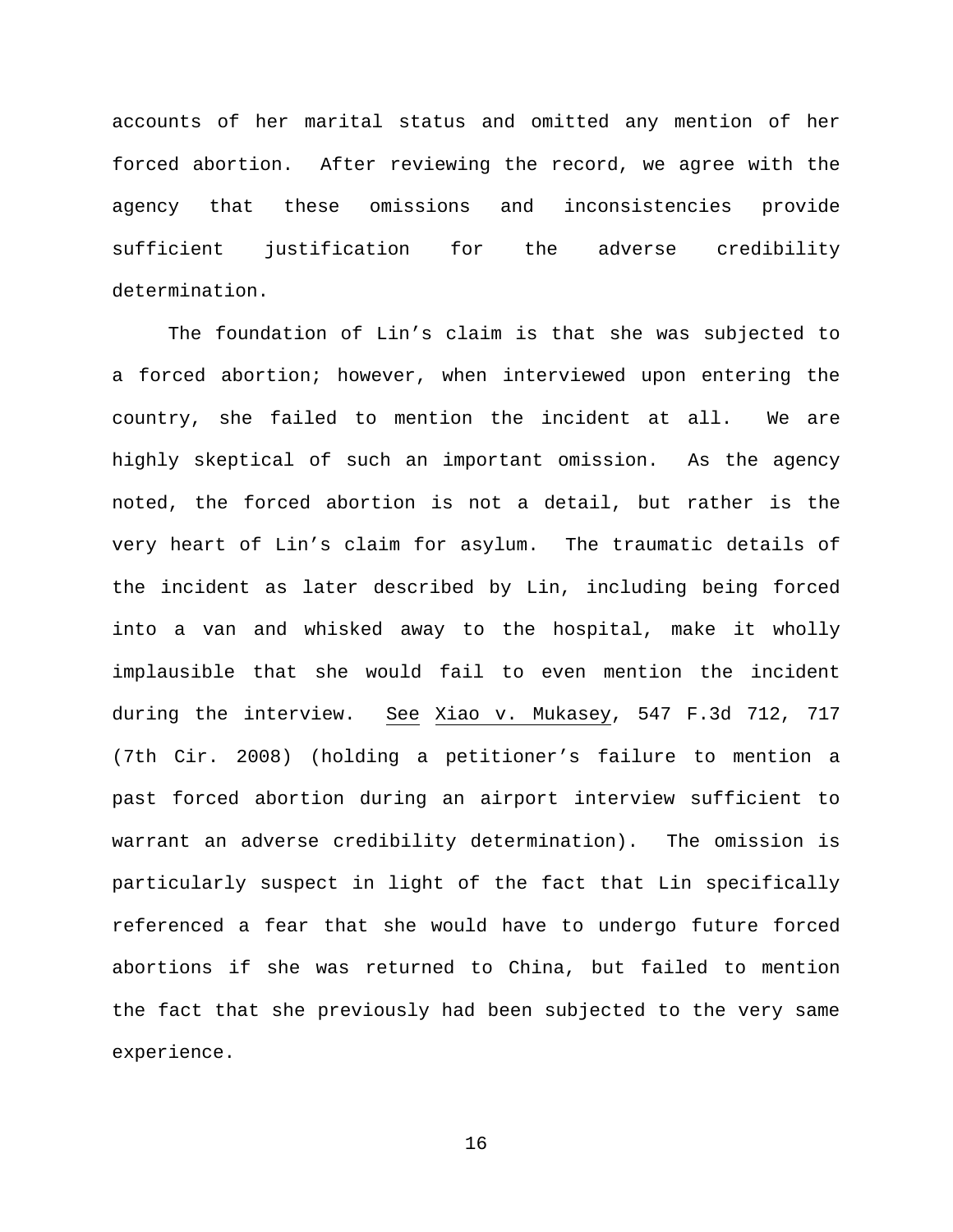Lin's explanation for the omission –- that the Border Patrol Agent told her he could not record the details of her claim -- is undermined by the fact that Lin was able to mention several other details of her past, such as the fact that she was unmarried, had a child out of wedlock, and instructed her son to refer to her as "Auntie." Perhaps most importantly, Lin acknowledged that she obtained the abortion certificate with an eye toward using it to help her gain asylum in the United States. This indicates that she was already aware of the significance of the incident with regard to a future asylum claim, making her omission all the more suspect.

We also agree with the IJ's decision discounting Lin's explanation that a cultural misunderstanding accounted for her inconsistent testimony regarding her marital status. Her explanation is undermined by the fact that she repeatedly and unqualifiedly referred to herself as married throughout the asylum process, only to change course when confronted with her earlier, inconsistent testimony. Further undercutting her claim are her husband's affidavit attesting that the couple's marriage was "permitted and blessed," and the statement from her motherin-law referring to the couple as married. Taken together, these facts give ample support for the IJ's determination that Lin's testimony was not credible.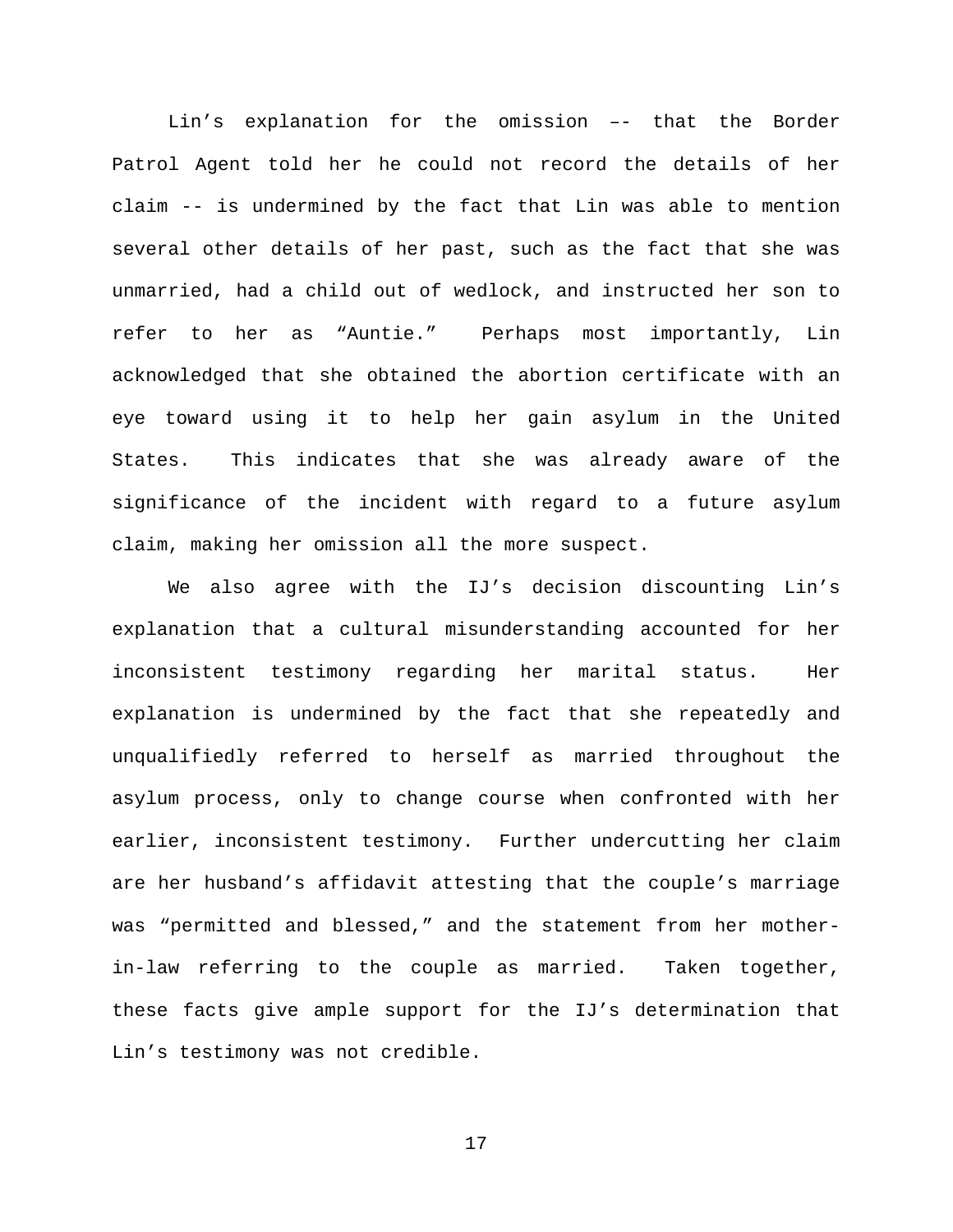In concluding that, under the facts and circumstances of this case, Lin's inconsistencies and omissions between her Border Patrol interview and her later testimony are sufficient to support the agency's adverse credibility determination, we note our hesitation in relying so extensively on statements made in such a setting. Most so-called "airport interviews" are brief affairs given in the hours immediately following long and often dangerous journeys into the United States. These circumstances caution against basing an adverse credibility determination solely on inconsistencies and, especially, omissions that arise out of statements made in such environments. As evidenced by the questions asked of Lin, the purpose of these interviews is to collect general identification and background information about the alien. JA 229-30. The interviews are not part of the formal asylum process, and are conducted without legal representation and before most aliens are aware of the elements necessary to support a claim for asylum. Requiring precise evidentiary detail in such circumstances ignores the reality of the interview process and places an unduly onerous burden on an alien who later seeks asylum.

It is for these reasons a significant number of our sister circuits have limited the extent to which credibility determinations may be based on airport interviews. See, e.g.,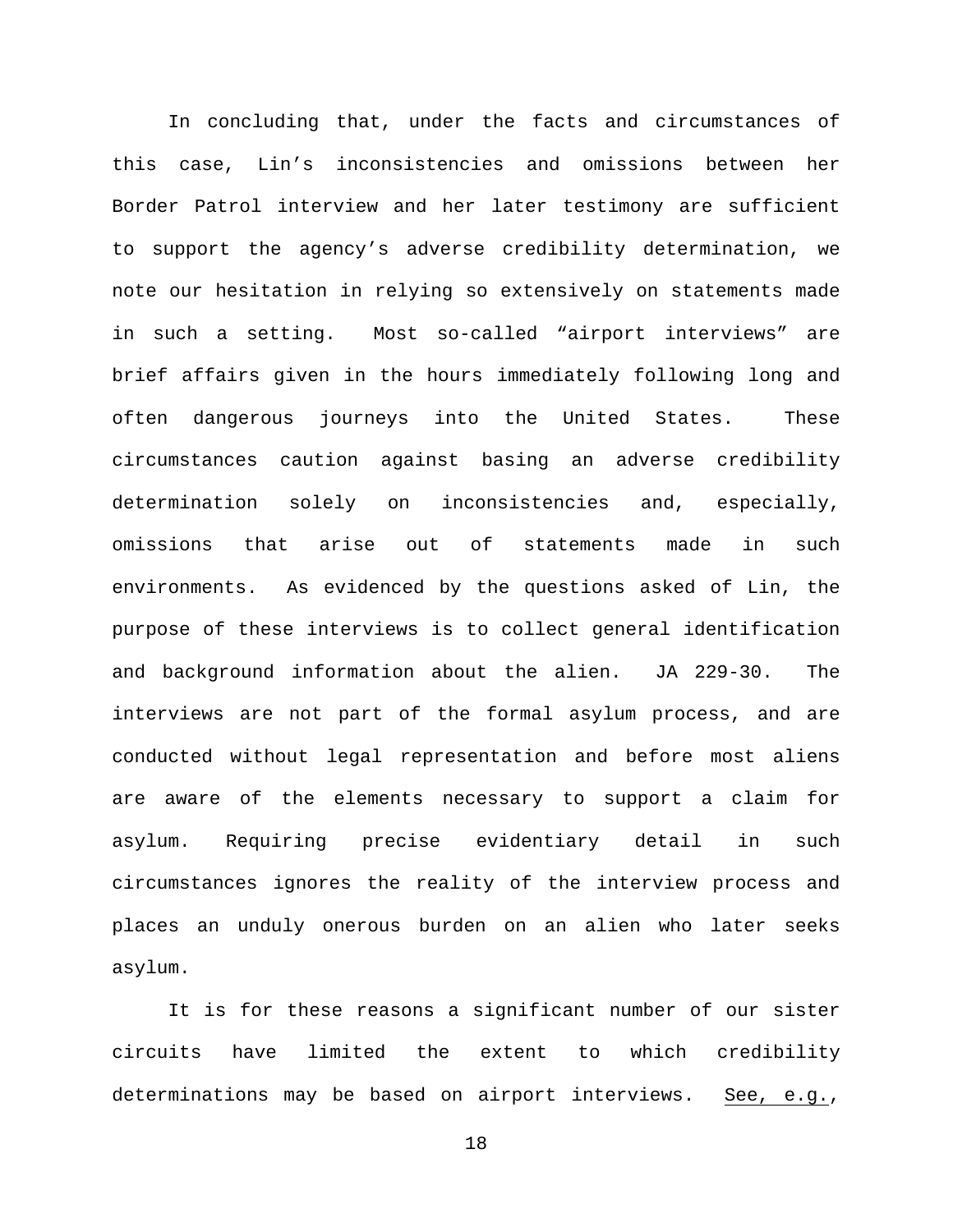Moab v. Gonzales, 500 F.3d 656, 660-61 (7th Cir. 2007) ("[A]irport interviews . . . are not always reliable indicators of credibility. . . . [I]nterviews in which the questions asked are not designed to elicit the details of an asylum claim, or the INS officer fails to ask follow-up questions that would aid the alien in developing his or her account [are less reliable]."); Ramsameachire v. Ashcroft, 357 F.3d 169, 179 (2nd Cir. 2004) (Sotomayor, J.) ("The airport interview is an inherently limited forum for the alien to express the fear that will provide the basis for his or her asylum claim, and the BIA must be cognizant of the interview's limitations when using its substance against an asylum applicant."); see also Joseph v. Holder, 600 F.3d 1235, 1243 (9th Cir. 2010) (citing Singh v. INS, 292, F.3d 1017, 1021 (9th Cir. 2002)); Tang v. Attorney General, 578 F.3d 1270, 1279 (11th Cir. 2009); Zubeda v. Ashcroft, 333 F.3d 463, 477 (3rd Cir. 2003). We hereby note our general agreement with the concerns expressed by these and other circuits over the agency's unqualified reliance on statements made in airport interviews.

With these considerations in mind, we repeat why they fail to rescue Lin's claim for asylum. Lin's allegation of a forced abortion is not a minor evidentiary detail whose absence can be overlooked, it is the very core of her claim. Moreover, her acknowledgment that she requested documentation of the procedure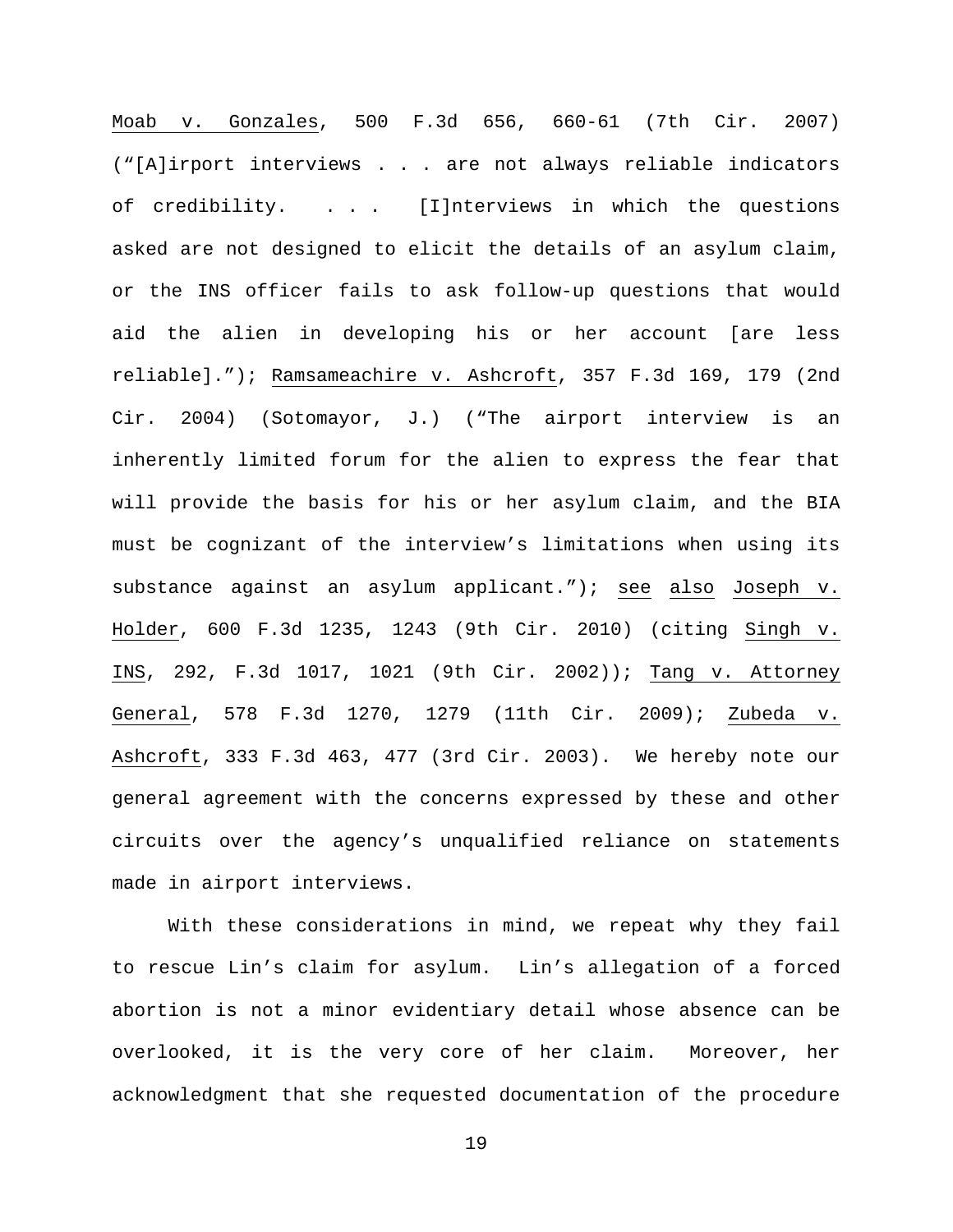for the express purpose of supporting a future asylum claim indicates that she understood the importance of the incident. We therefore simply cannot countenance her complete failure to mention it during her interview. We also note that Lin's testimony regarding her marital status was not a mere omission, but a direct contradiction for which she later was unable to provide a believable explanation.

We also agree with the agency's assessment that Lin's demeanor and non-responsiveness during questioning on certain topics support the adverse credibility determination. For example, Lin's testimony as to why she requested the abortion certificate was initially hesitant and confused. As explained above, she changed course several times before finally admitting that she thought the certificate would be helpful in supporting a future asylum claim. JA 115. Similarly, Lin gave a series of non-responsive answers to direct questions from the IJ asking whether she told the Border Patrol Agent about the forced abortion. JA 192-95. Only under repeated questioning did she acknowledge that she did not mention the procedure. Id. Lin's dubious testimony in these areas is especially significant given that they relate directly to the forced abortion, a topic about which there is already considerable question.

In sum, far from compelling a contrary result, the evidence in this case reliably supports the agency's adverse credibility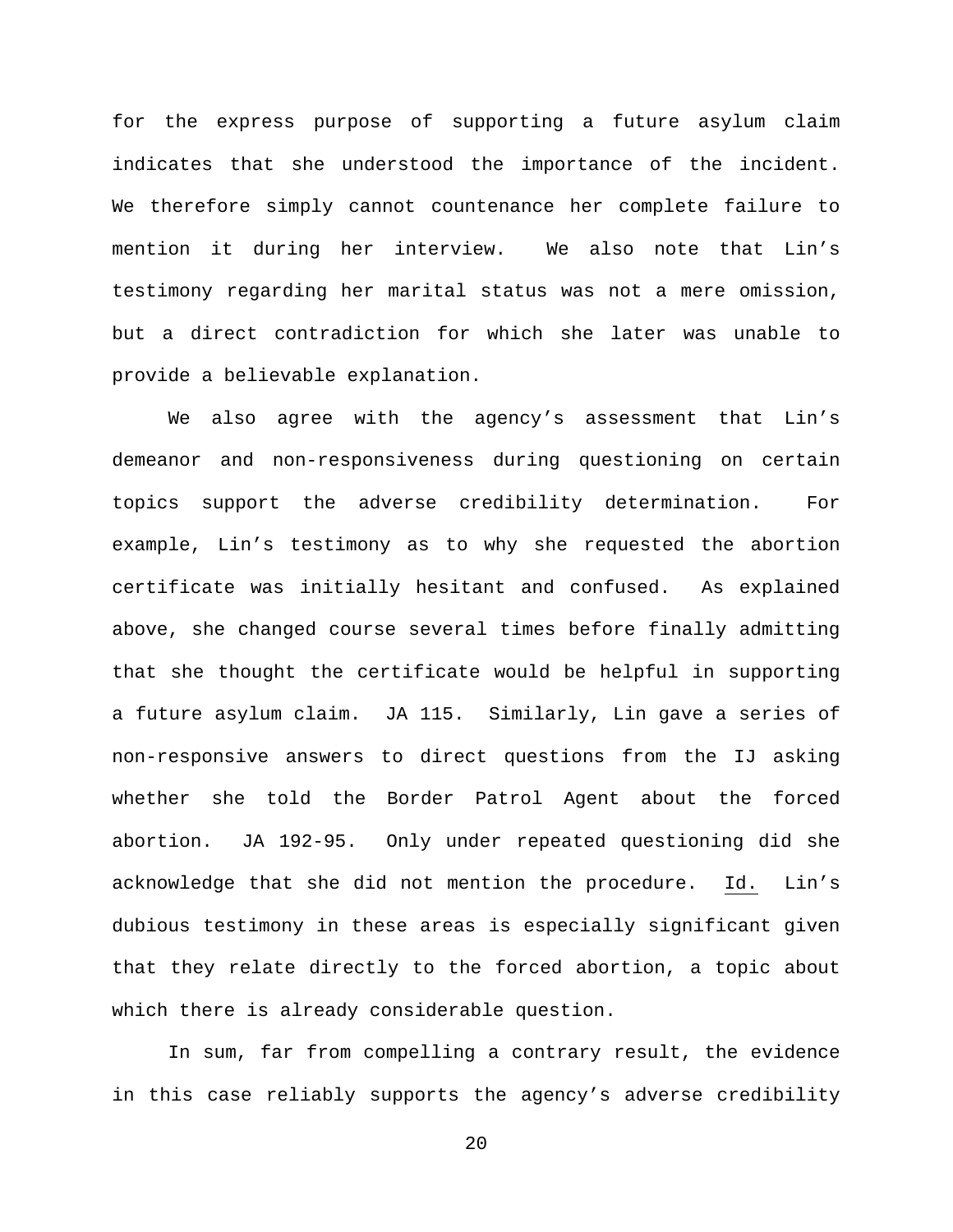determination. See Niang, 492 F.3d at 511. The IJ provided specific and cogent reasons for the decision, and we will not disturb the result in the absence of convincing evidence to the contrary.<sup>[3](#page-20-0)</sup>

B.

Although adverse credibility determinations are generally fatal to an asylum claim, an applicant may still prevail if she can prove actual past persecution through independent evidence. Camara v. Ashcroft, 378 F.3d 361, 369 (4th Cir. 2004). We conclude that the agency properly reviewed the record and determined that Lin failed to provide independent evidence demonstrating past persecution.

As discussed above, the abortion certificate provided by Lin is suspect in light of her unreliable testimony. In addition, her evidence of a fine for a "violation of family planning regulations," which by itself is hardly demonstrable proof that she suffered a forced abortion, is countered by reliable evidence from the Department of State that family

<span id="page-20-0"></span><sup>&</sup>lt;sup>3</sup> However, we note our disagreement with the agency's determination that Lin's testimony about her place of residence in China was inconsistent or misleading. Likewise, we find no support for the agency's reliance on Lin's failure to provide a letter from her parents attesting that Chinese officials continue to visit their home in search of Lin and her husband when she provided a letter from her mother-in-law attesting to precisely the same facts. In light of the larger issues with Lin's claim, however, these errors of the agency were harmless.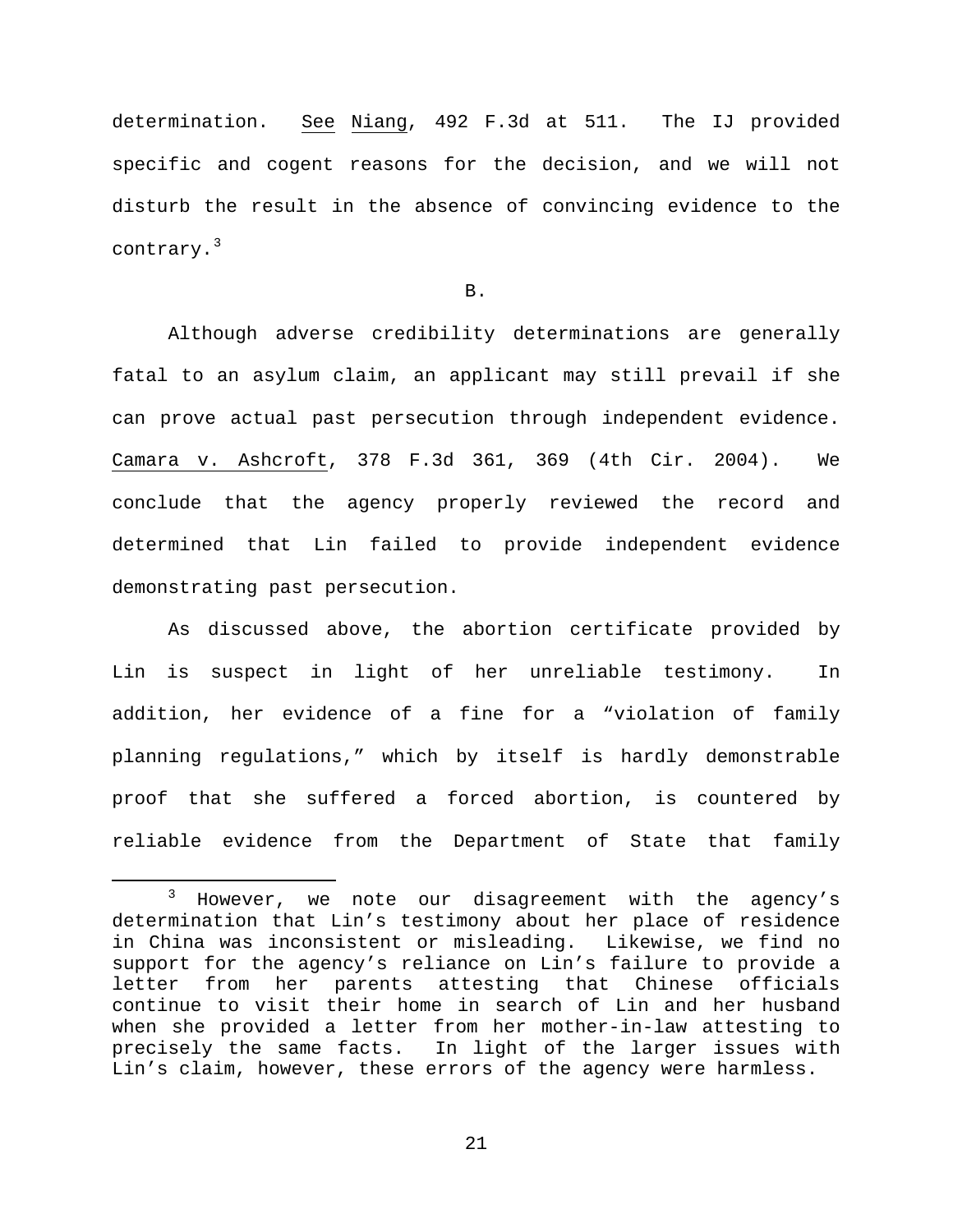planning regulations are no longer strictly enforced in the area. See Suarez-Valenzuela v. Holder, 714 F.3d 241, 248 (4th Cir. 2013) (noting that State Department reports are "highly probative evidence" of conditions in foreign countries) (quoting Gonahasa v. INS, 181 F.3d 538, 542 (4th Cir. 1999)). The agency also considered the affidavit from Lin's husband, but determined that it in fact hurt Lin's claim by contradicting her testimony regarding the couple's marital status. In any event, we have previously held that "evidence offered as corroborating evidence [must] be objective . . . for it to be considered by the immigration judge and BIA. Letters and affidavits from family and friends are not objective evidence in this context." Djadjou v. Holder, 662 F.3d 265, 276 (4th Cir. 2011) (citation and quotation marks omitted). And although Lin is correct in noting that the agency did not specifically analyze every single item in the record, the IJ cataloged all of the evidence at the start of his opinion and reached his conclusion in light of "the totality of the evidence." Gandziami-Mickhou, 445 F.3d at 358. We therefore hold that the agency's finding was supported by substantial evidence and is not manifestly contrary to law. Djadjou, 662 F.3d at 275.

Accordingly, we affirm the agency's denial of the Petitioner's claim for asylum and for protection under the CAT.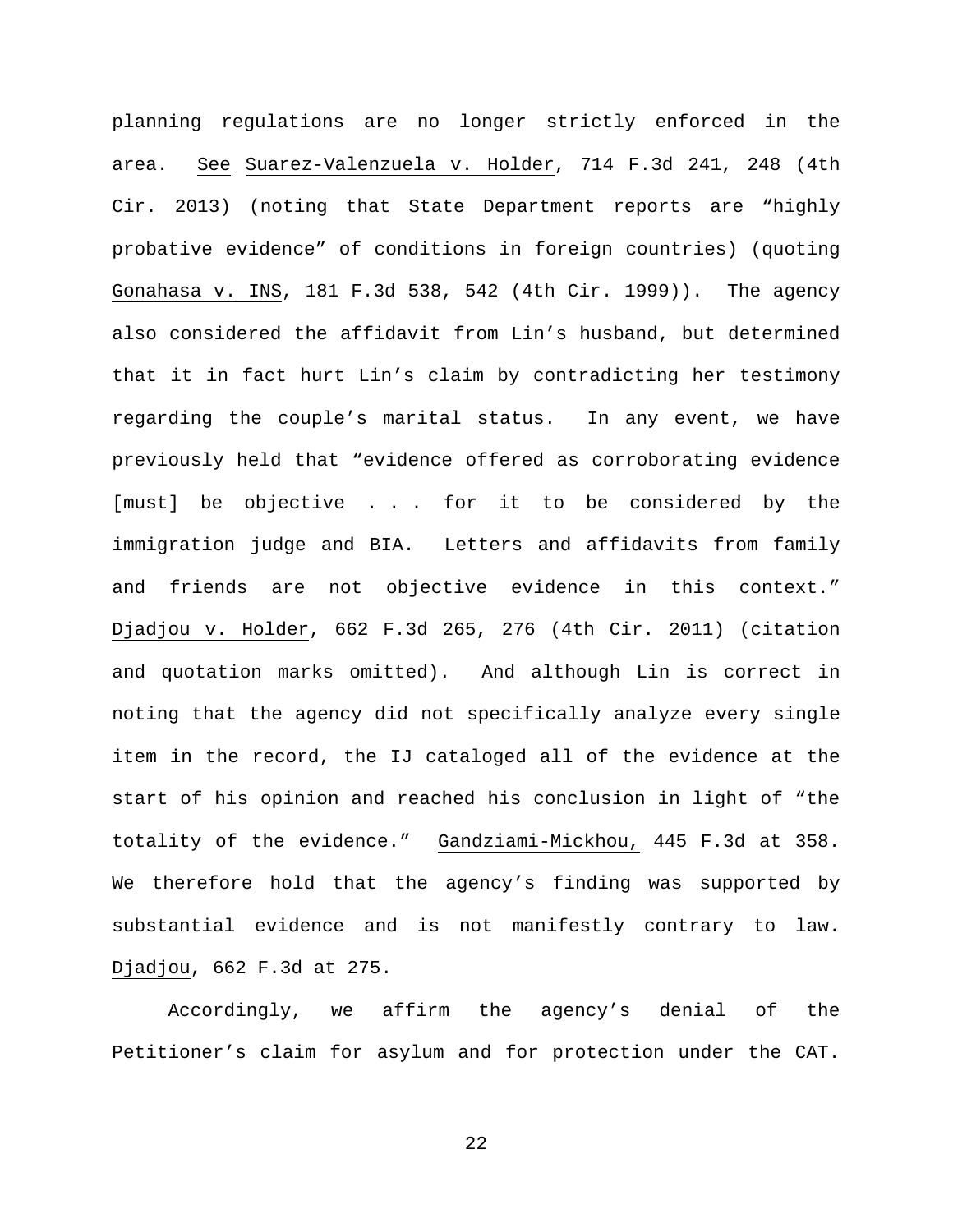She also necessarily fails to meet the more stringent burden of proof required to qualify for withholding of removal.

#### IV.

Finally, Lin argues that her due process rights were violated by the IJ's decision allowing the government to submit supplemental evidence after the August 31, 2010 merits hearing. Aliens are entitled to due process of law in deportation proceedings. Demore v. Kim, 538 U.S. 510, 523 (2003) (citing Reno v. Flores, 507 U.S. 292, 306 (1993)). A petitioner's due process rights are violated when she is not "accorded an opportunity to be heard at a meaningful time and in a meaningful manner," such that she did not "receive a full and fair hearing on [her] claims." Rusu v. United States I.N.S., 296 F.3d 216, 320 (4th Cir. 2002).

Lin's argument is without merit. First, IJs have discretionary authority to set and extend deadlines for the submission of evidence in their courts. See 8 C.F.R. § 1208.13(a). Second, the IJ held an additional hearing to allow the new evidence to be fully examined and give Lin an opportunity to explain her prior statements. The parties were afforded several months to prepare for the hearing. In light of this, Lin has not shown how the IJ's decision limited her right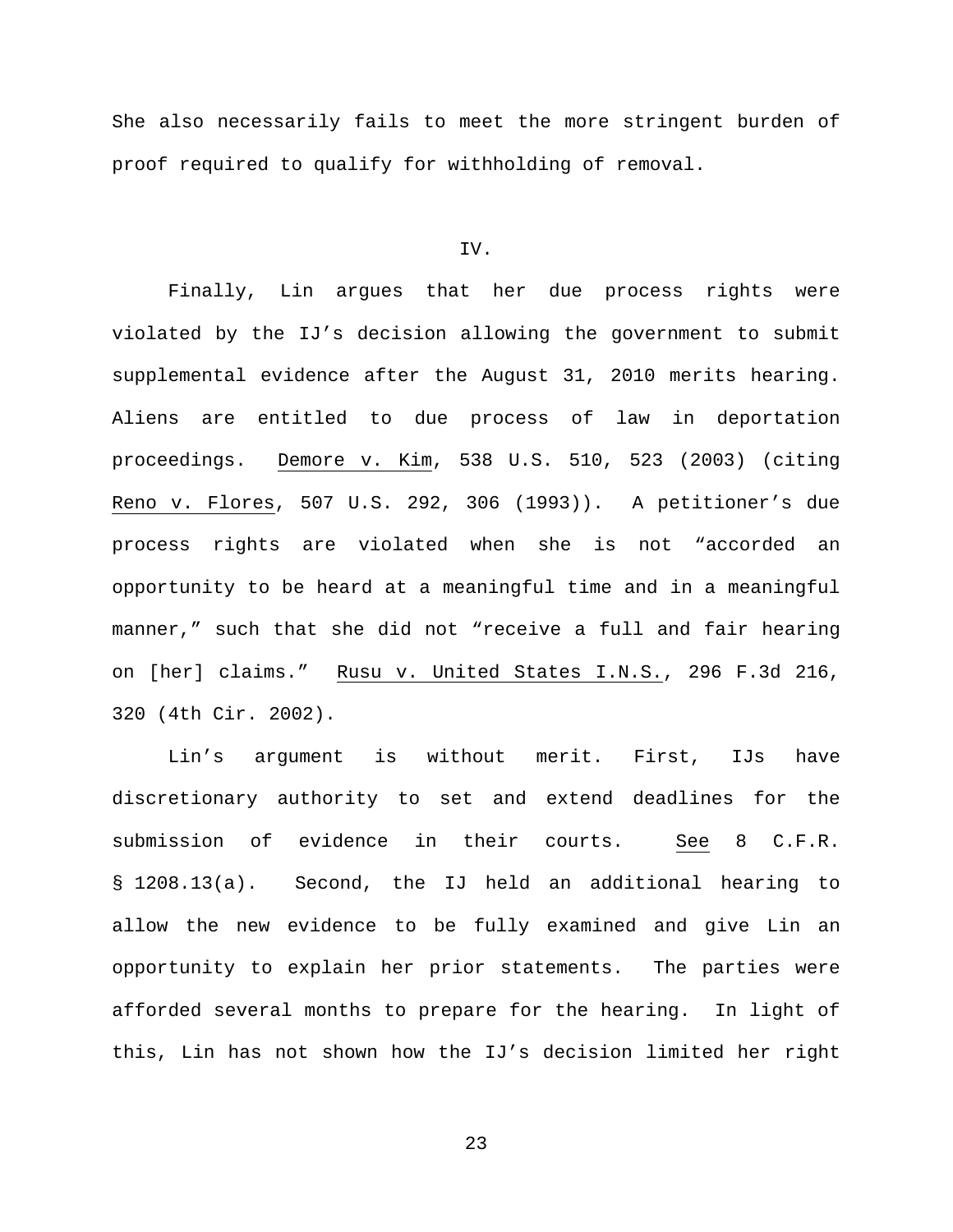to be heard in a meaningful manner. We therefore reject her due process argument.

V.

For the reasons stated, we deny Lin's petition for review.

# PETITION DENIED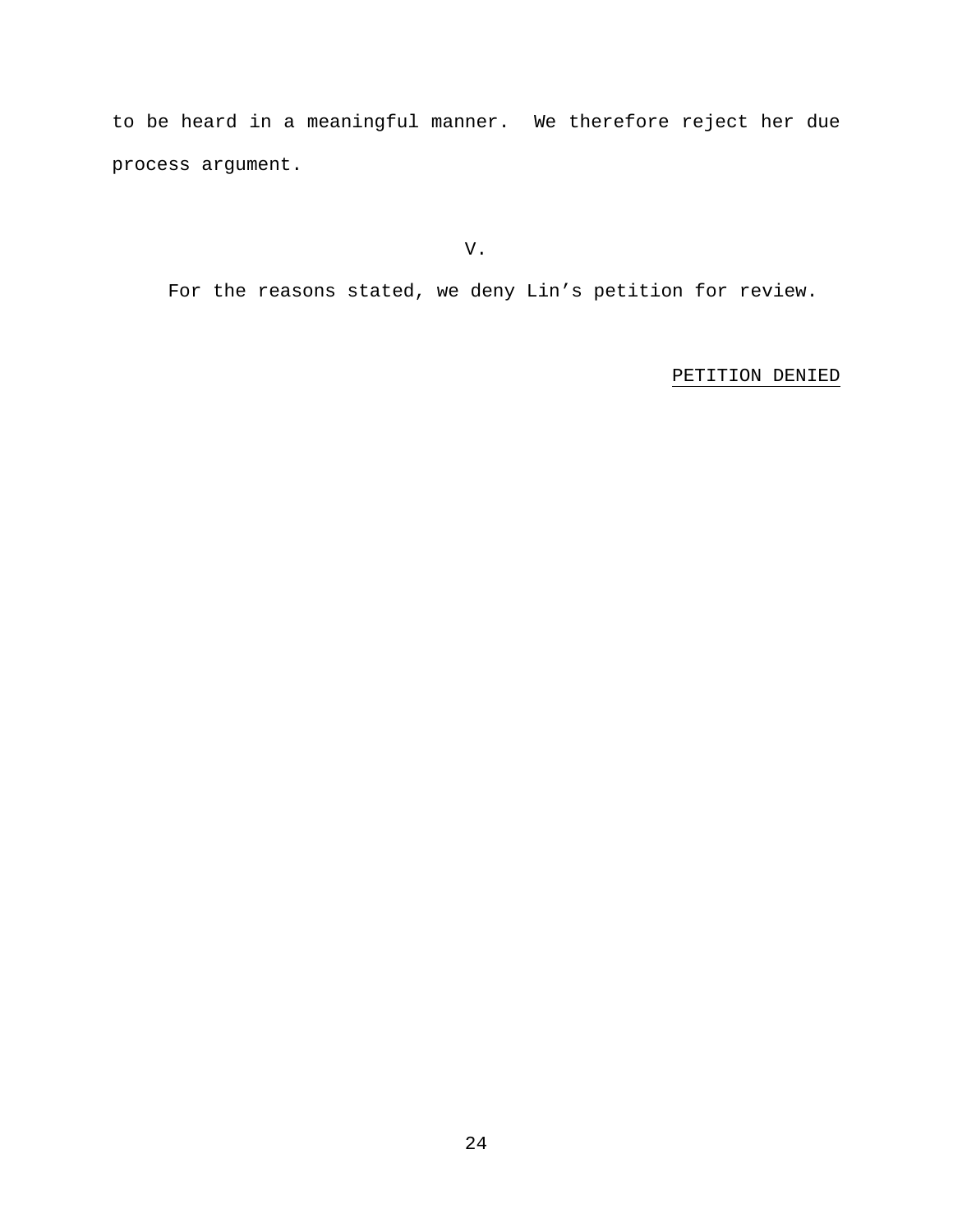THACKER, Circuit Judge, concurring:

This court's review of the agency's adverse credibility determination entails a relatively simple inquiry: whether substantial evidence, exemplified by "specific, cogent reason[s]," exists to support the agency's findings. Singh v. Holder, 699 F.3d 321, 328 (4th Cir. 2012) (alteration in original). Here, although the IJ identified a host of secondary factors that negatively impacted Lin's credibility, he identified two primary reasons -- each stemming from Lin's initial border interview -- for his adverse credibility finding: (1) the abortion omission and (2) the marriage discrepancy. Although I find the circumstances of the interview questionable, and I am of the view that such border interviews should be considered with caution, I ultimately agree with my colleagues' conclusion that the agency's findings in this case are supported by substantial evidence. For this reason, and because I agree with the majority's analysis as to the other issues on appeal, I concur.

I.

A so-called "airport" or "border" interview takes place "when an alien is deemed inadmissible immediately upon entering the United States and indicates an intention to apply for asylum or a fear of persecution." Diallo v. Gonzales, 445 F.3d 624, 631 (2d Cir. 2006). As my colleagues recognize, the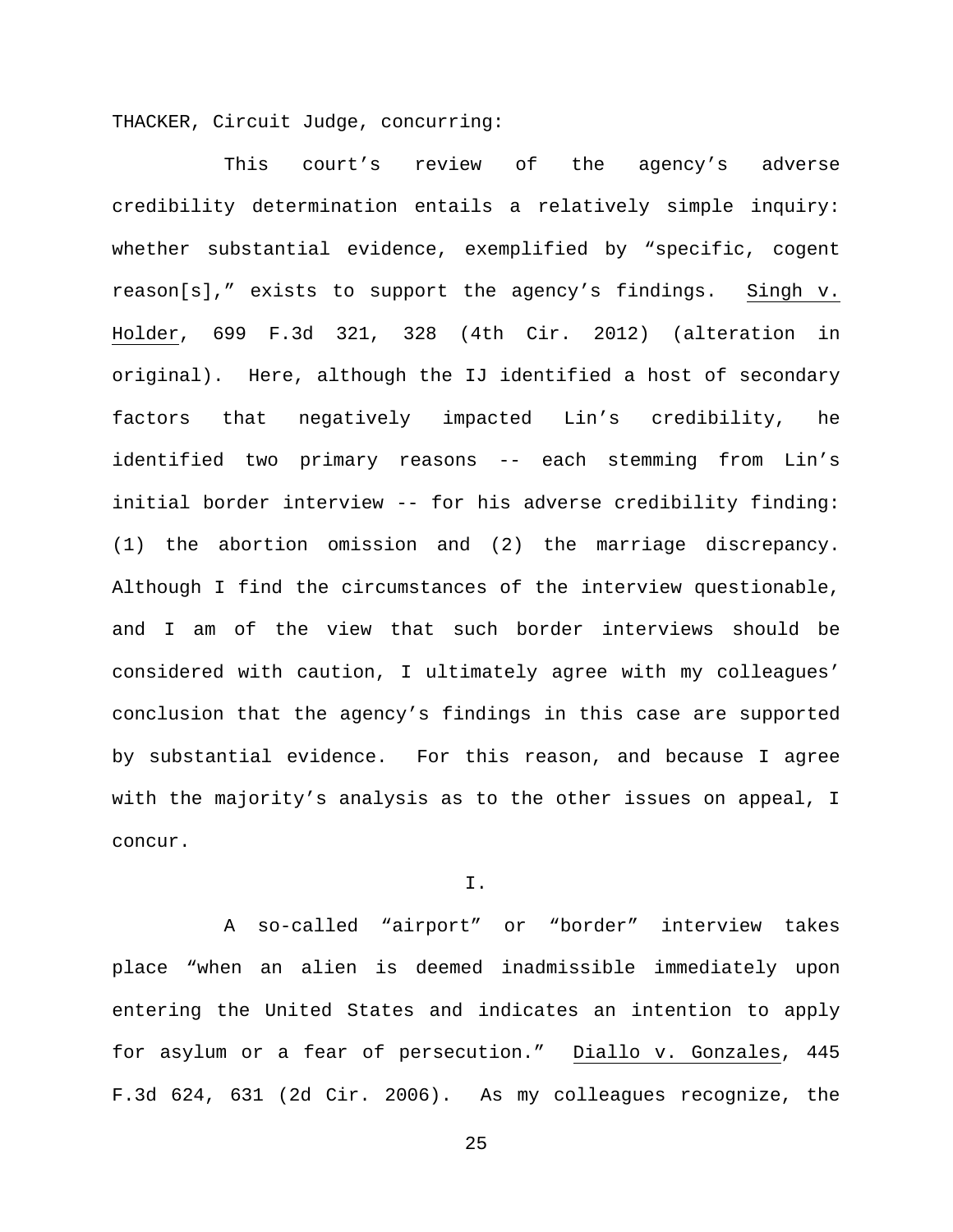circuit courts of appeals have uniformly held that these particular interviews should be carefully scrutinized for reliability before being utilized by the fact-finder to evaluate an applicant's credibility. See, e.g., Joseph v. Holder, 600 F.3d 1235, 1243 (9th Cir. 2010); Tang v. Attorney General, 578 F.3d 1270, 1279 (11th Cir. 2009); Moab v. Gonzales, 500 F.3d 656, 660-61 (7th Cir. 2007); He Chun Chen v. Ashcroft, 376 F.3d 215, 223-24 (3d Cir. 2004); Ramsameachire v. Ashcroft, 357 F.3d 169, 179 (2d Cir. 2004). The reason for this special attention is straightforward:

The interview takes place immediately after an alien has arrived in the United States, often after weeks of travel, and may be perceived by the alien as coercive or threatening, depending on the alien's past experiences. Moreover, at the interview, the alien is not represented by counsel, and may be completely unfamiliar with United States immigration laws and the elements necessary to demonstrate eligibility for asylum. Finally, because those most in need of asylum may be the most wary of governmental authorities, the BIA and reviewing court must recognize, in evaluating the statements made in an interview, that an alien may not be entirely forthcoming in the initial interview.

### Ramsameachire, 357 F.3d at 179.

In Ramsameachire, one of the leading decisions in this area, the Second Circuit set forth a non-exhaustive list of factors for assessing the reliability of airport interviews:

First, a record of the interview that merely summarizes or paraphrases the alien's statements is inherently less reliable than a verbatim account or transcript. Second, similarly less reliable are interviews in which the questions asked are not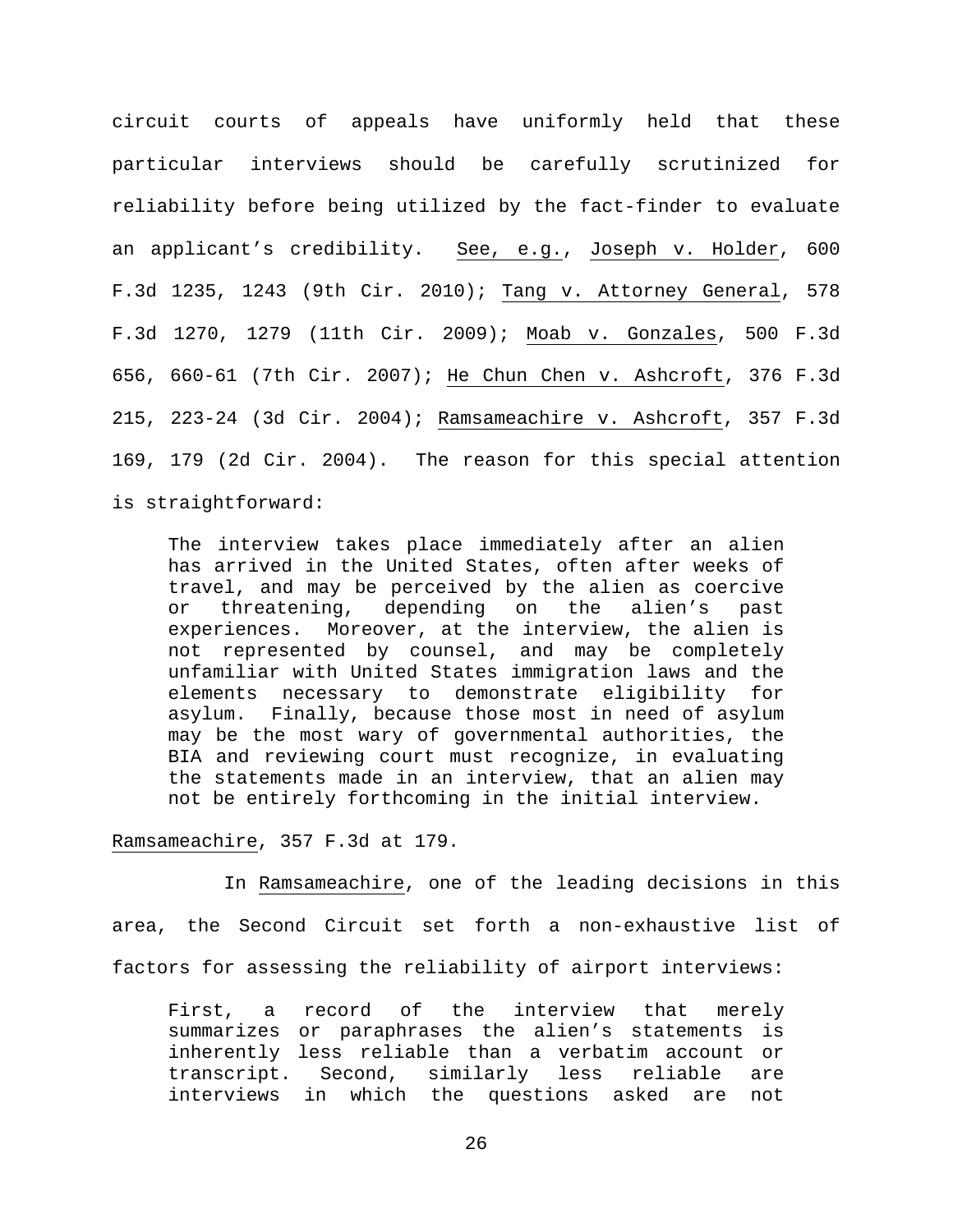designed "to elicit the details of an asylum claim," or the INS officer fails to ask follow-up questions that would aid the alien in developing his or her account. Third, an interview may be deemed less reliable if the alien appears to have been reluctant to reveal information to INS officials because of<br>prior interrogation sessions or other coercive prior interrogation sessions or other experiences in his or her home country. Finally, if the alien's answers to the questions posed suggest that the alien did not understand English or the translations provided by the interpreter, the alien's statements should be considered less reliable.

Id. at 180 (internal citations omitted).[\\*](#page-26-0) Importantly, the Second Circuit "do[es] not regard these factors as essential to be assessed in every case, but simply as helpful matters to be considered where appropriate." Guan v. Gonzales, 432 F.3d 391, 396 (2d Cir. 2005).

#### II.

In this case, I believe several of the factors outlined in Ramsameachire counsel in favor of scrutinizing Lin's initial interview with a particularly critical eye. I detail these factors not to disparage the majority's reasoning, but to emphasize the need to approach these interviews with extreme caution.

<span id="page-26-0"></span> <sup>\*</sup> The Second Circuit derived these factors from two Third Circuit decisions, Senathirajah v. INS, 157 F.3d 210 (3d Cir. 1998) and Balasubramanrim v. INS, 143 F.3d 157 (3d Cir. 1998), and its reasoning has been approved by several other circuit courts of appeals. See, e.g., Moab, 500 F.3d at 661 (considering the Ramsameachire factors); Singh v. INS, 292 F.3d 1017, 1022 (9th Cir. 2002) (considering the same Senathirajah and Balasubramanrim factors).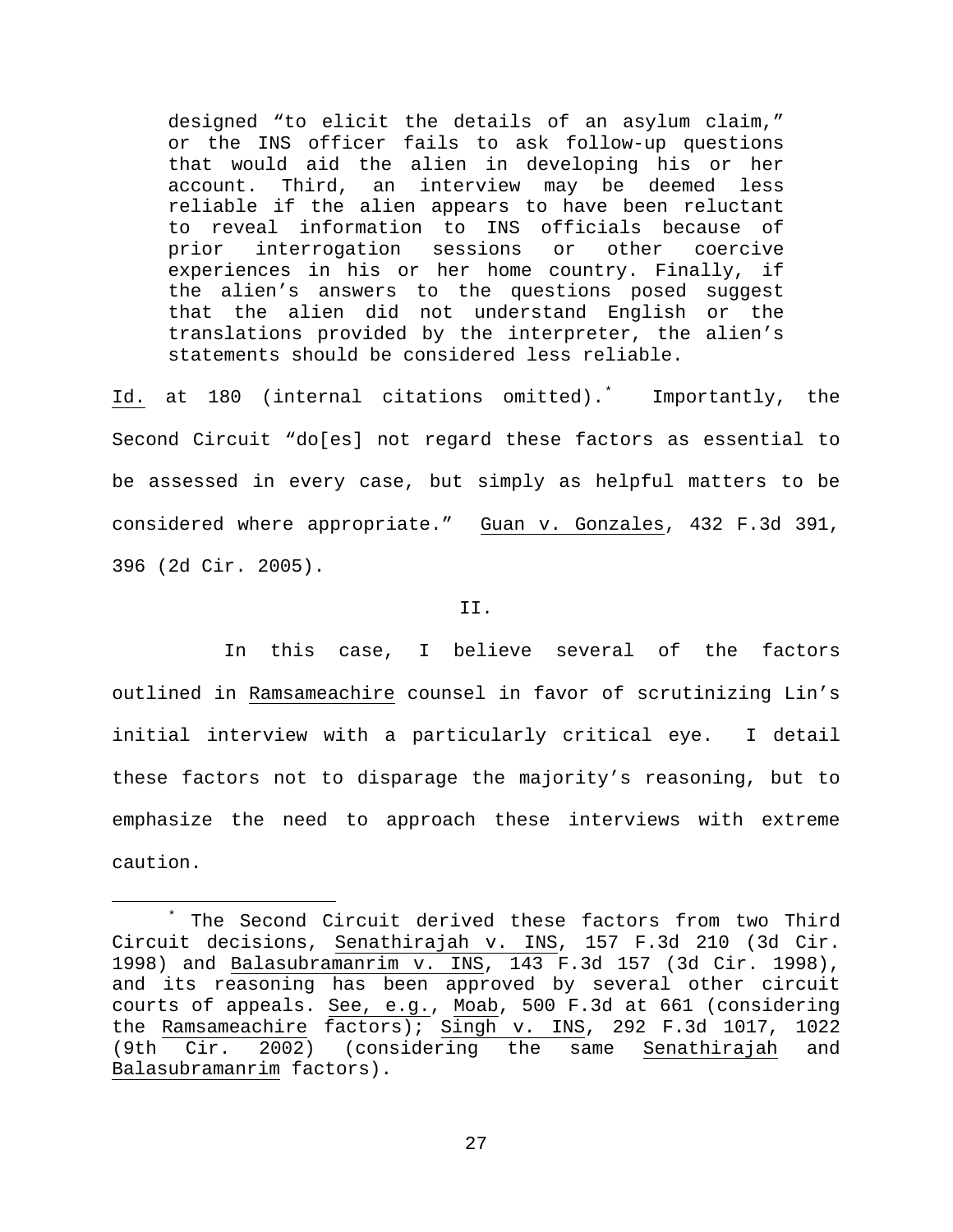As a threshold matter, the discrepancies noted by the IJ are derived primarily from the handwritten notes of the translator contained in the document entitled "Translator Questions." Although portions of the document reflect Lin's verbatim responses to the questions asked, other portions slip into the third person and thus appear to be the translator's own "summar[ry]" or "paraphrase[]" of Lin's statements. Ramsameachire v. Ashcroft, 357 F.3d 169, 180 (2d Cir. 2004).

Second, the Translator Questions were not designed "to elicit the details of an asylum claim," nor is there any evidence the questioning officer "ask[ed] follow-up questions that would aid [Lin] in developing . . . her account." Ramsameachire, 357 F.3d at 180. For example, the border patrol agent asked Lin, "If you are sent back to your country, do you fear that you will be persecuted or tortured?" JA 235. This question is directed at future –- not past –- persecution, i.e., Lin's fears with respect to being "sent back" to China. Lin's answer, although muddled, reflects her desire to have more children and her belief "she would be forced into abortion or [tubal] ligation" in China. Id. The documents from the border interview do not indicate the agent asked Lin any follow-up questions with respect to this "future fear" question, nor do they indicate she was asked any questions at all with respect to past persecution. Rather, the translator's questions came from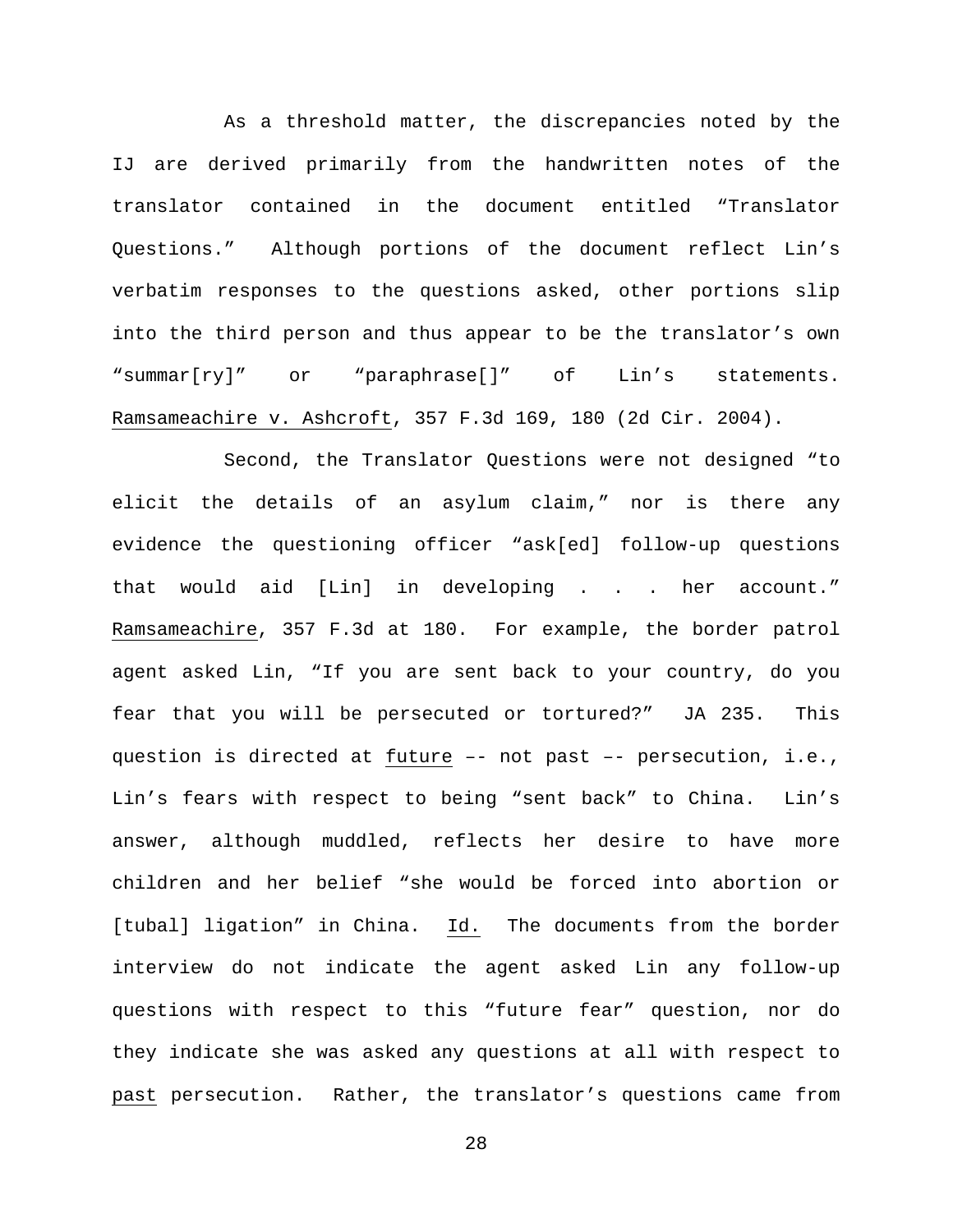a pre-printed worksheet focused on obtaining basic identifying and immigration information. This perfunctory series of questions is a fairly archetypal border interview –- and the reason so many courts have stressed that such an interview is not the equivalent of an application for asylum. See, e.g., Singh v. INS, 292 F.3d 1017, 1023 (9th Cir. 2002) (an airport interview "d[oes] not necessarily contain questions 'designed to elicit the details of an asylum claim'" (quoting Balasubramanrim v. INS, 143 F.3d 157, 162 (3d Cir. 1998)).

Finally, the overall circumstances of Lin's border interview deserve mention. She was seized by armed agents immediately after crossing the Rio Grande, handcuffed, and transported by police car to the border patrol station. She testified she had never seen a firearm before and described in detail the terror she felt during the initial detention and questioning. If Lin's subsequent account of her experience at the hands of the Chinese government is to be believed, she may well have had valid reasons to be less than forthcoming with governmental authorities in such a situation. See Ramsameachire, 357 F.3d at 179.

In this case, the IJ, albeit not in so many words, acknowledged each of the above circumstances and concluded, nevertheless, that the border interview was sufficiently reliable so as to serve as a basis for his adverse credibility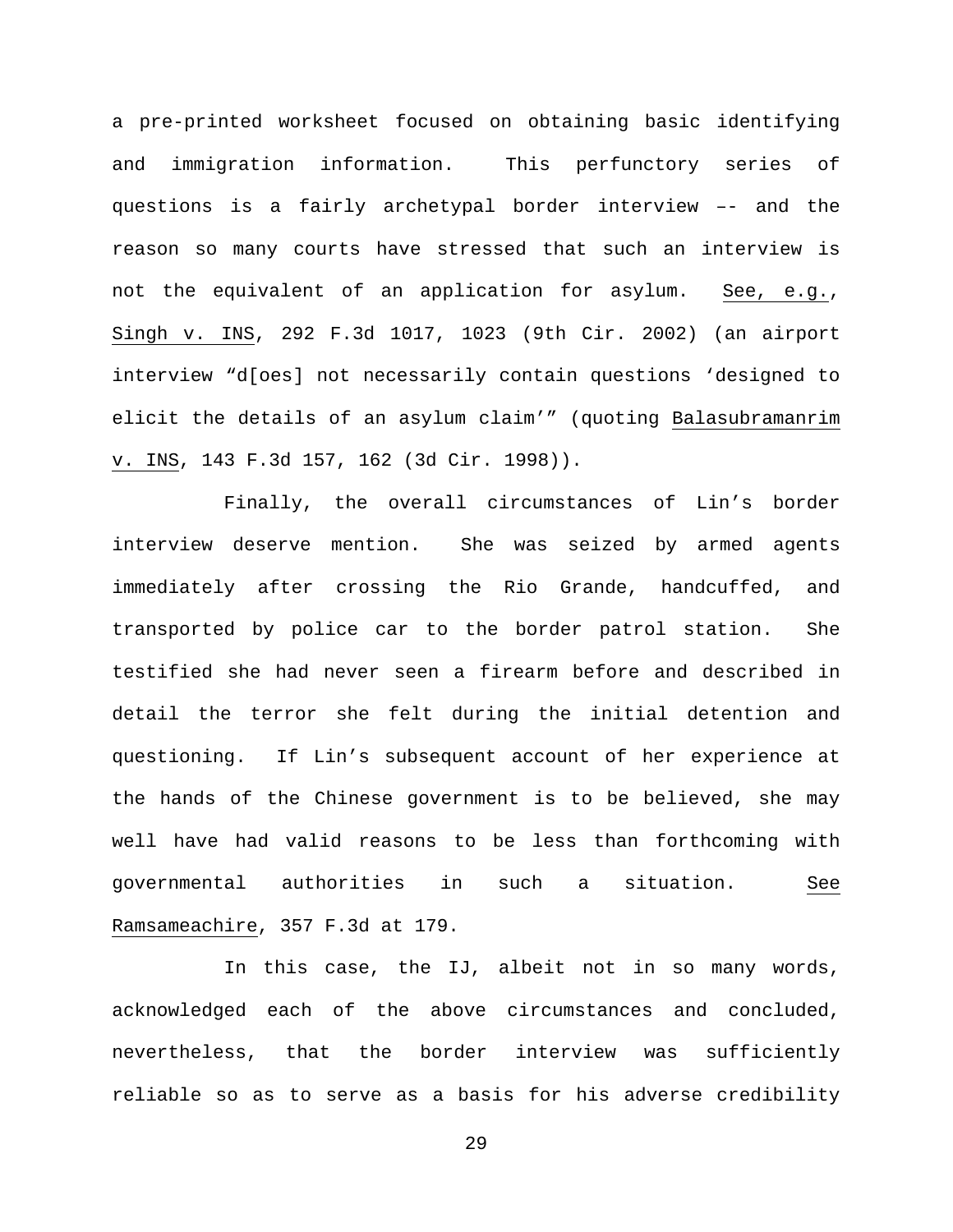determination. The record here does not compel a contrary result. See Niang v. Gonzales, 492 F.3d 505, 511 (4th Cir. 2007) ("[W]here the record plausibly could support two results: the one the IJ chose and the one [the petitioner] advances, reversal is only appropriate where the court find[s] that the evidence not only supports [the opposite] conclusion, but compels it." (alterations in original) (internal quotation marks and citation omitted)). I also observe that, even if we were to follow the lead of the Eleventh Circuit in distinguishing between simple omissions and impermissible contradictions in the context of border interviews, see Tang v. Attorney General, 578 F.3d 1270, 1279 (11th Cir. 2009), Lin has offered no argument with respect to the IJ's reliance on the direct contradiction present in her marital status testimony. Inasmuch as this contradiction alone, coupled as it is with the myriad secondary factors identified by the IJ, would be sufficient to support the agency's findings, see Djadjou v. Holder, 662 F.3d 265, 273-74 (4th Cir. 2011), I see no grounds for reversing the credibility determination in this case.

### III.

The issue in the present case, as in so many immigration cases, turns on the standard of review. While the IJ could have -- and perhaps should have -- engaged in a more detailed analysis of his reasons for relying on the border